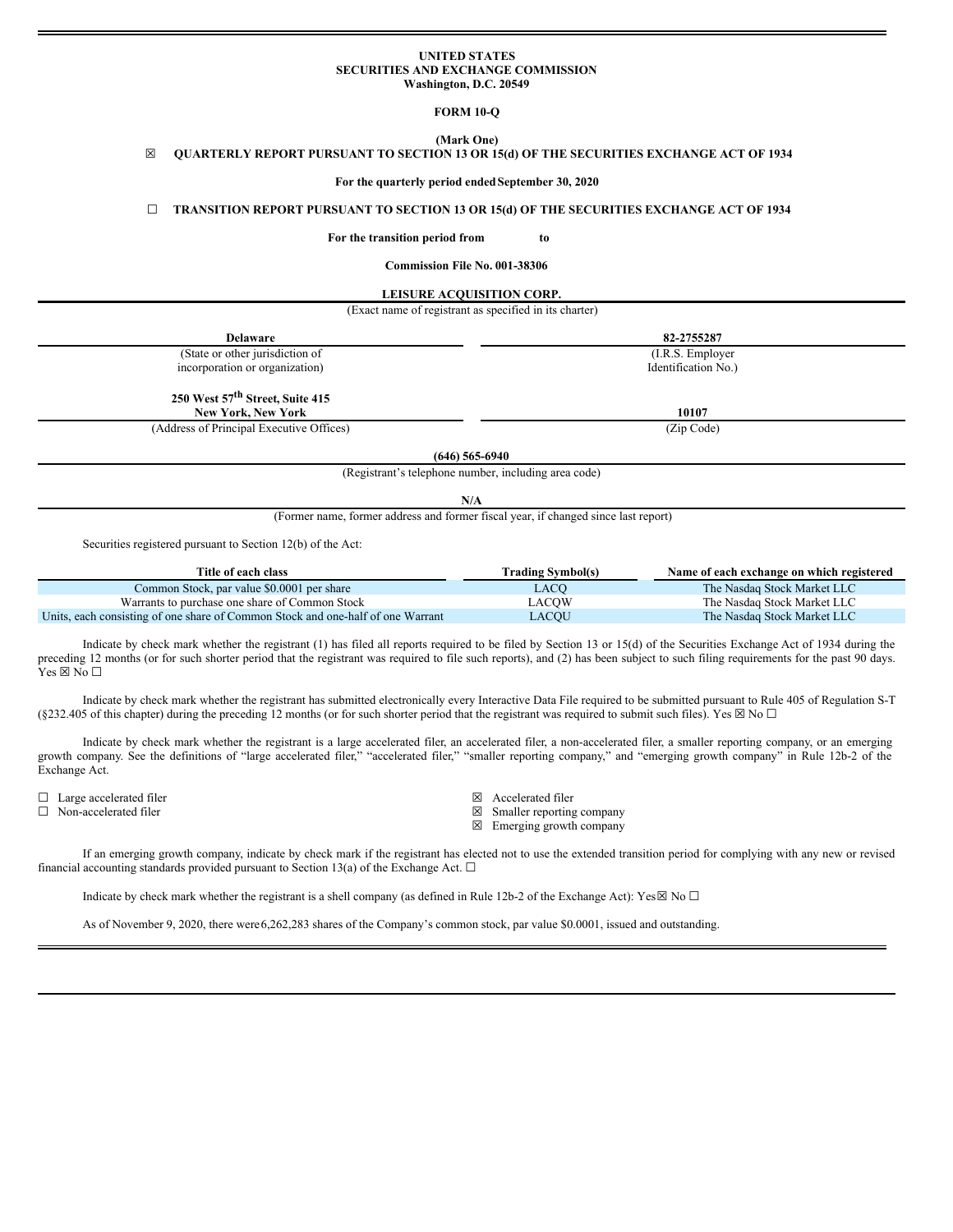# **LEISURE ACQUISITION CORP.**

# **Quarterly Report on Form 10-Q**

# **TABLE OF CONTENTS**

|                   |                                                                                                                                     | Page           |
|-------------------|-------------------------------------------------------------------------------------------------------------------------------------|----------------|
|                   | <b>PART 1 - FINANCIAL INFORMATION</b>                                                                                               |                |
| Item 1.           | <b>Financial Statements</b>                                                                                                         |                |
|                   | Condensed Balance Sheets as of September 30, 2020 (unaudited) and December 31, 2019                                                 |                |
|                   | Condensed Statements of Operations for the Three and Nine Months Ended September 30, 2020 and 2019 (unaudited)                      | 2              |
|                   | Condensed Statements of Changes in Stockholders' Equity for the Three and Nine Months Ended September 30, 2020 and 2019 (unaudited) | 3              |
|                   | Condensed Statements of Cash Flows for the Nine Months Ended September 30, 2020 and 2019 (unaudited)                                | $\overline{4}$ |
|                   | Notes to Condensed Financial Statements (unaudited)                                                                                 | $\overline{5}$ |
| Item 2.           | Management's Discussion and Analysis of Financial Condition and Results of Operations                                               | 14             |
| Item 3.           | Quantitative and Qualitative Disclosures about Market Risk                                                                          | 18             |
| Item 4.           | <b>Control and Procedures</b>                                                                                                       | 18             |
|                   | <b>PART II - OTHER INFORMATION</b>                                                                                                  |                |
| Item 1.           | <b>Legal Proceedings</b>                                                                                                            | 19             |
| Item 1A.          | <b>Risk Factors</b>                                                                                                                 | 19             |
|                   | Unregistered Sales of Equity Securities and Use of Proceeds                                                                         | 20             |
| Item 2.           |                                                                                                                                     |                |
| Item 3.           | <b>Defaults Upon Senior Securities</b>                                                                                              | 21             |
| Item 4.           | <b>Mine Safety Disclosures</b>                                                                                                      | 21             |
| Item 5.           | Other Information                                                                                                                   | 21             |
| Item 6.           | <b>Exhibits</b>                                                                                                                     | 21             |
| <b>SIGNATURES</b> |                                                                                                                                     | 22             |
|                   |                                                                                                                                     |                |

i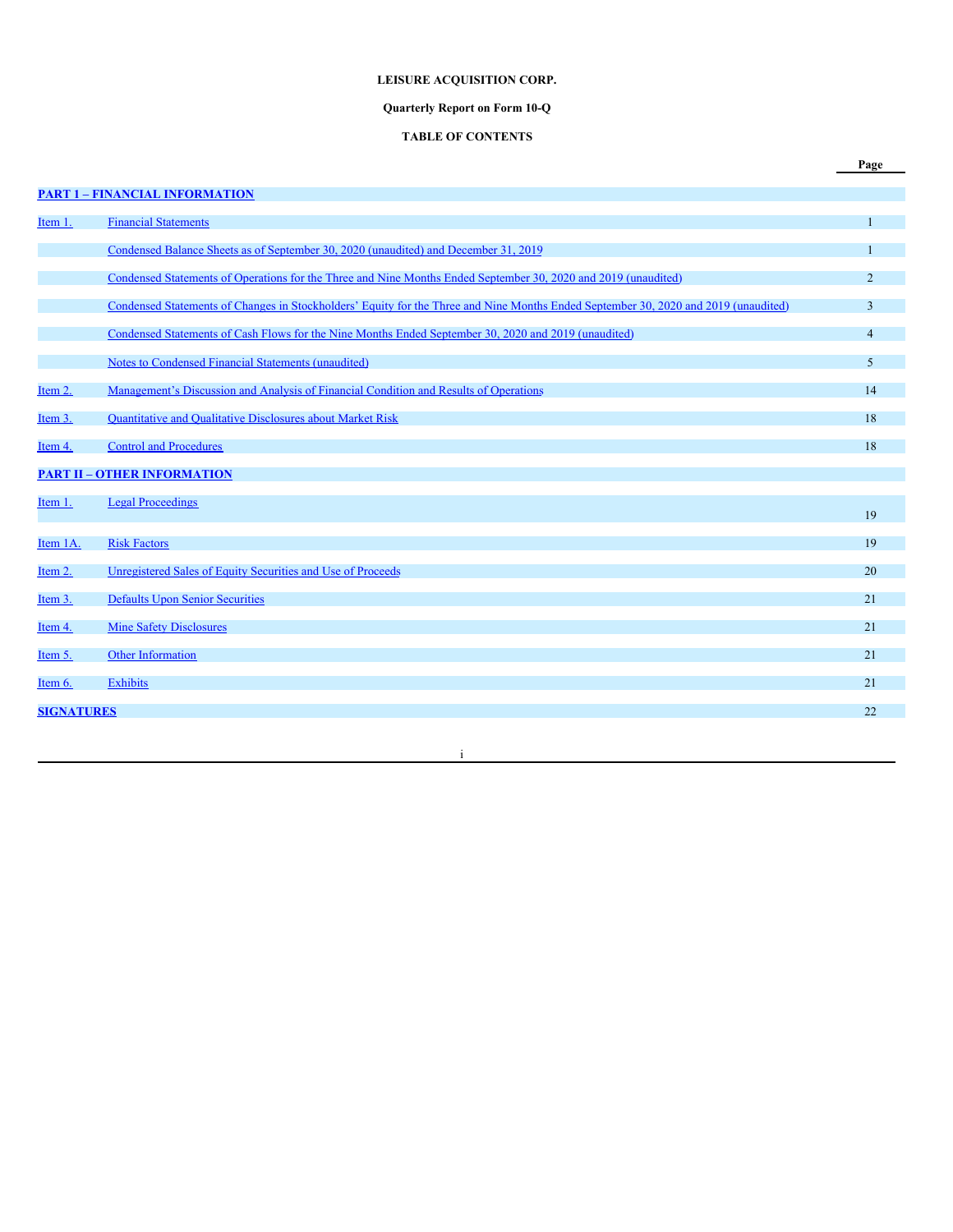### **Item 1. Financial Statements.**

#### **LEISURE ACQUISITION CORP. CONDENSED BALANCE SHEETS**

|                                                                                                                                                                                                                                                            |   | September 30,<br>2020<br>(unaudited) |               | December 31,<br>2019 |
|------------------------------------------------------------------------------------------------------------------------------------------------------------------------------------------------------------------------------------------------------------|---|--------------------------------------|---------------|----------------------|
| <b>ASSETS</b>                                                                                                                                                                                                                                              |   |                                      |               |                      |
| <b>Current Assets</b>                                                                                                                                                                                                                                      |   |                                      |               |                      |
| Cash                                                                                                                                                                                                                                                       | S | 53,492                               | <sup>\$</sup> | 1.061.151            |
| Prepaid expenses                                                                                                                                                                                                                                           |   | 48,325                               |               |                      |
| Prepaid income taxes                                                                                                                                                                                                                                       |   |                                      |               | 138,571              |
| <b>Total Current Assets</b>                                                                                                                                                                                                                                |   | 101,817                              |               | 1,199,722            |
| Cash and marketable securities held in Trust Account                                                                                                                                                                                                       |   | 13,187,558                           |               | 195, 312, 177        |
| <b>TOTAL ASSETS</b>                                                                                                                                                                                                                                        | S | 13,289,375                           | S             | 196,511,899          |
|                                                                                                                                                                                                                                                            |   |                                      |               |                      |
| <b>LIABILITIES AND STOCKHOLDERS' EQUITY</b><br>Current Liabilities                                                                                                                                                                                         |   |                                      |               |                      |
|                                                                                                                                                                                                                                                            | S | 326,425                              | <sup>S</sup>  | 2,771,045            |
| Accounts payable and accrued expenses<br>Income taxes payable                                                                                                                                                                                              |   |                                      |               |                      |
|                                                                                                                                                                                                                                                            |   | 125,677                              |               |                      |
| <b>Total Current Liabilities</b>                                                                                                                                                                                                                           |   | 452,102                              |               | 2,771,045            |
| Promissory note                                                                                                                                                                                                                                            |   | 566,268                              |               | 566,268              |
| Deferred underwriting fee payable                                                                                                                                                                                                                          |   | 7,000,000                            |               | 7,000,000            |
| <b>Total Liabilities</b>                                                                                                                                                                                                                                   |   | 8,018,370                            |               | 10,337,313           |
| <b>Commitments</b>                                                                                                                                                                                                                                         |   |                                      |               |                      |
| Common stock subject to possible redemption, 26,189 and 17,501,073 shares at redemption value at September 30, 2020 and<br>December 31, 2019, respectively                                                                                                 |   | 270,999                              |               | 181,174,585          |
| <b>Stockholders' Equity</b><br>Preferred stock, \$0,0001 par value; 1,000,000 authorized; none issued and outstanding                                                                                                                                      |   |                                      |               |                      |
| Common stock, \$0.0001 par value; 100,000,000 shares authorized; 6,257,127 and 6,375,178 shares issued and outstanding (excluding<br>5,156 and 17,501,073 shares subject to possible redemption) at September 30, 2020 and December 31, 2019, respectively |   | 624                                  |               | 638                  |
| Additional paid-in capital                                                                                                                                                                                                                                 |   | 63,385                               |               | 2,542,569            |
| Retained earnings                                                                                                                                                                                                                                          |   | 4,935,997                            |               | 2,456,794            |
| <b>Total Stockholders' Equity</b>                                                                                                                                                                                                                          |   | 5,000,006                            |               | 5,000,001            |
| <b>TOTAL LIABILITIES AND STOCKHOLDERS' EQUITY</b>                                                                                                                                                                                                          | S | 13,289,375                           | \$            | 196,511,899          |

The accompanying notes are an integral part of the unaudited condensed financial statements.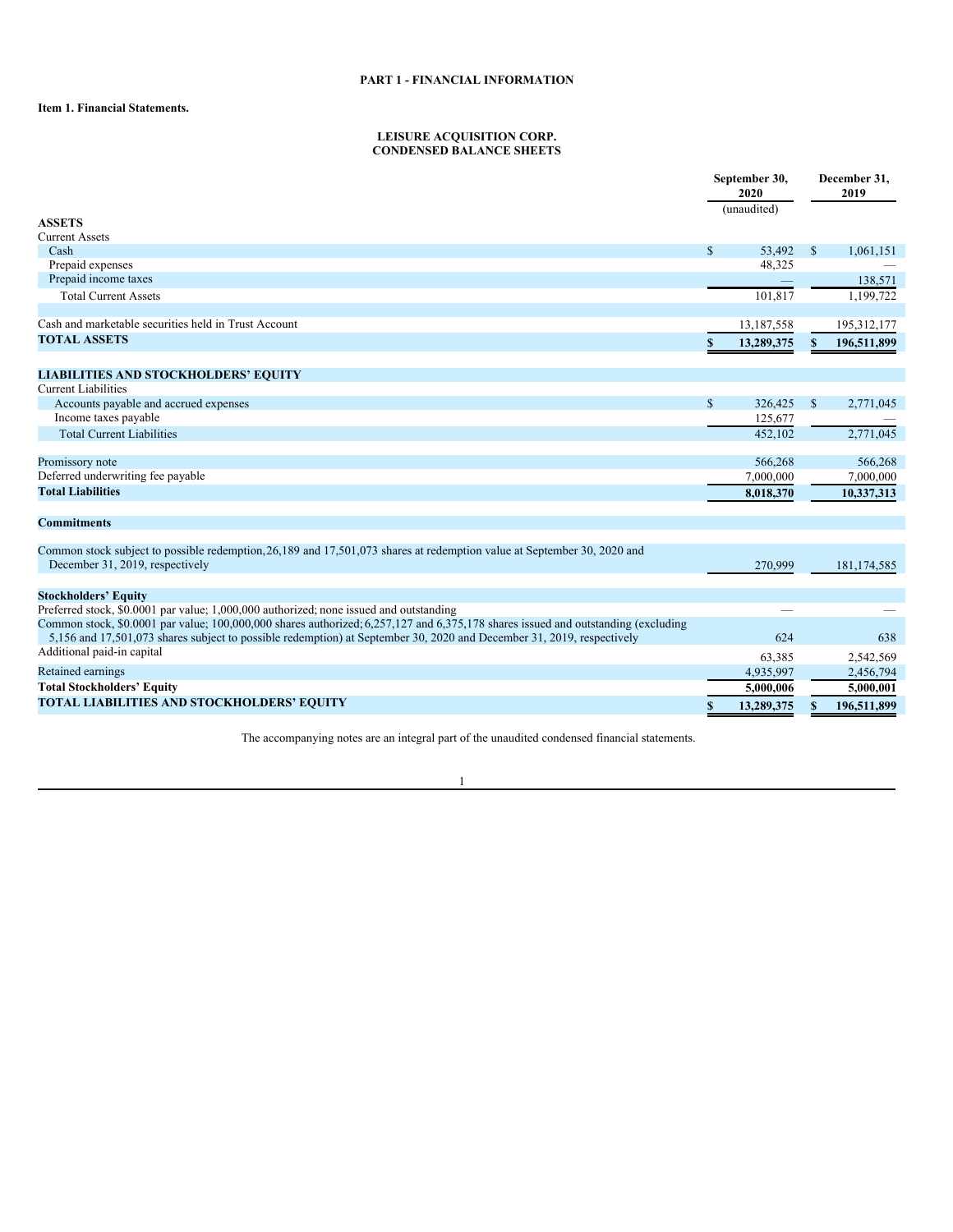### **LEISURE ACQUISITION CORP. CONDENSED STATEMENTS OF OPERATIONS (Unaudited)**

|                                                                       | <b>Three Months Ended</b><br>September 30, |              |            |    |             | <b>Nine Months Ended</b><br>September 30, |  |
|-----------------------------------------------------------------------|--------------------------------------------|--------------|------------|----|-------------|-------------------------------------------|--|
|                                                                       | 2020<br>2019                               |              | 2020       |    | 2019        |                                           |  |
| Operating costs                                                       | 287,254                                    | $\mathbf{s}$ | 584,418    | S. | 1,274,109   | 1,399,530                                 |  |
| <b>Loss from operations</b>                                           | (287, 254)                                 |              | (584, 418) |    | (1,274,109) | (1,399,530)                               |  |
| Other income (expense):                                               |                                            |              |            |    |             |                                           |  |
| Interest income                                                       | 1,840                                      |              | 1,107,955  |    | 719,353     | 3,497,481                                 |  |
| Unrealized (loss) gain on marketable securities held in Trust Account |                                            |              | (19, 496)  |    |             | 42,475                                    |  |
| Forgiveness of debt                                                   |                                            |              |            |    | 3,298,207   |                                           |  |
| Other income, net                                                     | 1,840                                      |              | 1,088,459  |    | 4,017,560   | 3,539,956                                 |  |
|                                                                       |                                            |              |            |    |             |                                           |  |
| (Loss) income before provision for income taxes                       | (285, 414)                                 |              | 504,041    |    | 2,743,451   | 2,140,426                                 |  |
| Benefit (provision) for income taxes                                  | 504,237                                    |              | (14,318)   |    | (264, 248)  | (455, 888)                                |  |
| Net income                                                            | 218,823                                    |              | 489,723    |    | 2,479,203   | 1,684,538                                 |  |
|                                                                       |                                            |              |            |    |             |                                           |  |
| Weighted average shares outstanding, basic and diluted $(1)$          | 6,257,127                                  |              | 6,100,218  |    | 6,411,797   | 6,062,609                                 |  |
|                                                                       |                                            |              |            |    |             |                                           |  |
| Basic and diluted net income (loss) per common share $(2)$            | 0.03                                       |              | (0.08)     |    | 0.39        | (0.18)                                    |  |

(1) Excludes an aggregate of 26,189 and 18,860,476 shares subject to possible redemption at September 30, 2020 and 2019, respectively.

(2) Net loss per common share - basic and diluted excludes income attributable to common stock subject to possible redemption of \$209,175 and \$965,765 for the three months ended September 30, 2020 and 2019, respectively, and \$2,471,558 and \$2,766,826 for the nine months ended September 30, 2020 and 2019, respectively (see Note 2).

The accompanying notes are an integral part of the unaudited condensed financial statements.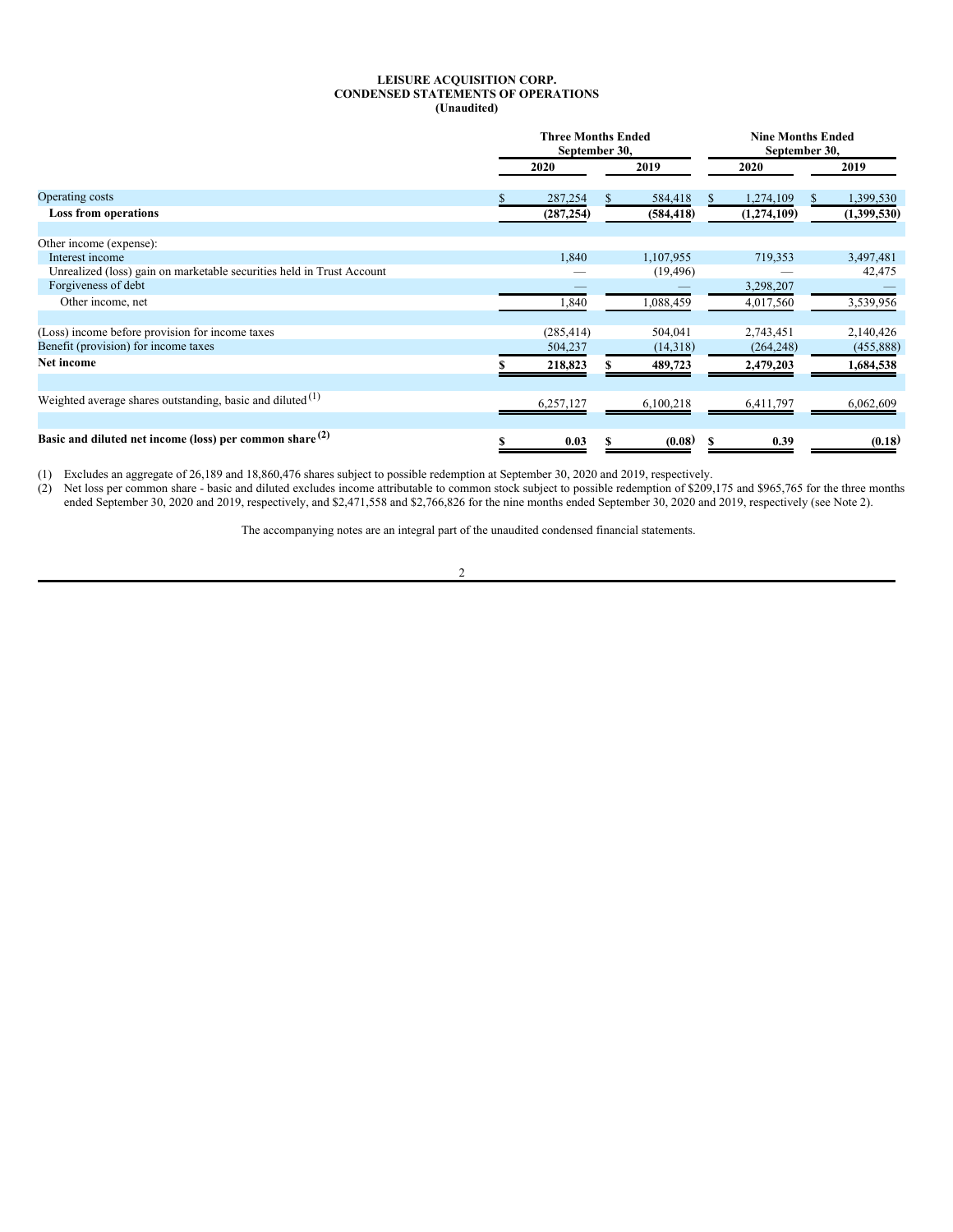### **LEISURE ACQUISITION CORP. CONDENSED STATEMENTS OF CHANGES IN STOCKHOLDERS' EQUITY (Unaudited)**

# **THREE AND NINE MONTHS ENDED SEPTEMBER 30, 2020**

|                                                                                         | <b>Common Stock</b> |   |        |              | <b>Additional</b><br>Paid in |          | Retained   |   | <b>Total</b><br>Stockholders' |
|-----------------------------------------------------------------------------------------|---------------------|---|--------|--------------|------------------------------|----------|------------|---|-------------------------------|
|                                                                                         | <b>Shares</b>       |   | Amount | Capital      |                              | Earnings |            |   | <b>Equity</b>                 |
| Balance - January 1, 2020                                                               | 6,375,178           | S | 638    | S.           | 2,542,569                    |          | 2,456,794  | S | 5,000,001                     |
| Change in value of common stock subject to possible redemption                          | 229,607             |   | 22     |              | 349,835                      |          |            |   | 349,857                       |
| Net loss                                                                                |                     |   |        |              |                              |          | (349, 854) |   | (349, 854)                    |
| <b>Balance – March 31, 2020</b>                                                         | 6,604,785           |   | 660    |              | 2,892,404                    |          | 2,106,940  |   | 5,000,004                     |
| Change in value of common stock subject to possible redemption                          | (347, 658)          |   | (34)   |              | (3,610,201)                  |          |            |   | (3,610,235)                   |
| Issuance of warrants in connection with conversion of promissory note – related parties |                     |   |        |              | 1,000,000                    |          |            |   | 1,000,000                     |
| Net income                                                                              |                     |   |        |              |                              |          | 2,610,234  |   | 2,610,234                     |
| <b>Balance - June 30, 2020</b>                                                          | 6,257,127           | S | 626    | $\mathbf{s}$ | 282,203                      | <b>S</b> | 4,717,174  |   | 5,000,003                     |
| Change in value of common stock subject to possible redemption                          | (21,033)            |   | (2)    |              | (218, 818)                   |          |            |   | (218, 820)                    |
| Net income                                                                              |                     |   |        |              |                              |          | 218,823    |   | 218,823                       |
| Balance – September 30, 2020                                                            | 6,236,094           |   | 624    |              | 63,385                       |          | 4,935,997  |   | 5,000,006                     |

# **THREE AND NINE MONTHS ENDED SEPTEMBER 30, 2019**

|                                                                |               | <b>Common Stock</b> | Additional<br>Paid in | Retained  | Total<br>Stockholders' |
|----------------------------------------------------------------|---------------|---------------------|-----------------------|-----------|------------------------|
|                                                                | <b>Shares</b> | Amount              | Capital               | Earnings  | Equity                 |
| Balance - January 1, 2019                                      | 6,039,072     | 604                 | 2,908,557             | 2,090,840 | 5,000,001              |
| Change in value of common stock subject to possible redemption | 8,792         |                     | (775, 914)            |           | (775, 913)             |
| Net income                                                     |               |                     |                       | 775,913   | 775,913                |
| <b>Balance - March 31, 2019</b>                                | 6,047,864     | 605                 | 2,132,643             | 2,866,753 | 5,000,001              |
| Change in value of common stock subject to possible redemption | 52,354        | 5                   | (418,907)             |           | (418,902)              |
| Net income                                                     |               |                     |                       | 418,902   | 418,902                |
| <b>Balance – June 30, 2019</b>                                 | 6,100,218     | 610                 | 1,713,736             | 3,285,655 | 5,000,001              |
| Change in value of common stock subject to possible redemption | 39,306        | $\overline{4}$      | (489, 727)            |           | (489, 723)             |
| Net income                                                     |               |                     |                       | 489,723   | 489,723                |
| Balance – September 30, 2019                                   | 6,139,524     | 614                 | 1,224,009             | 3,775,378 | 5,000,001              |

The accompanying notes are an integral part of the unaudited condensed financial statements.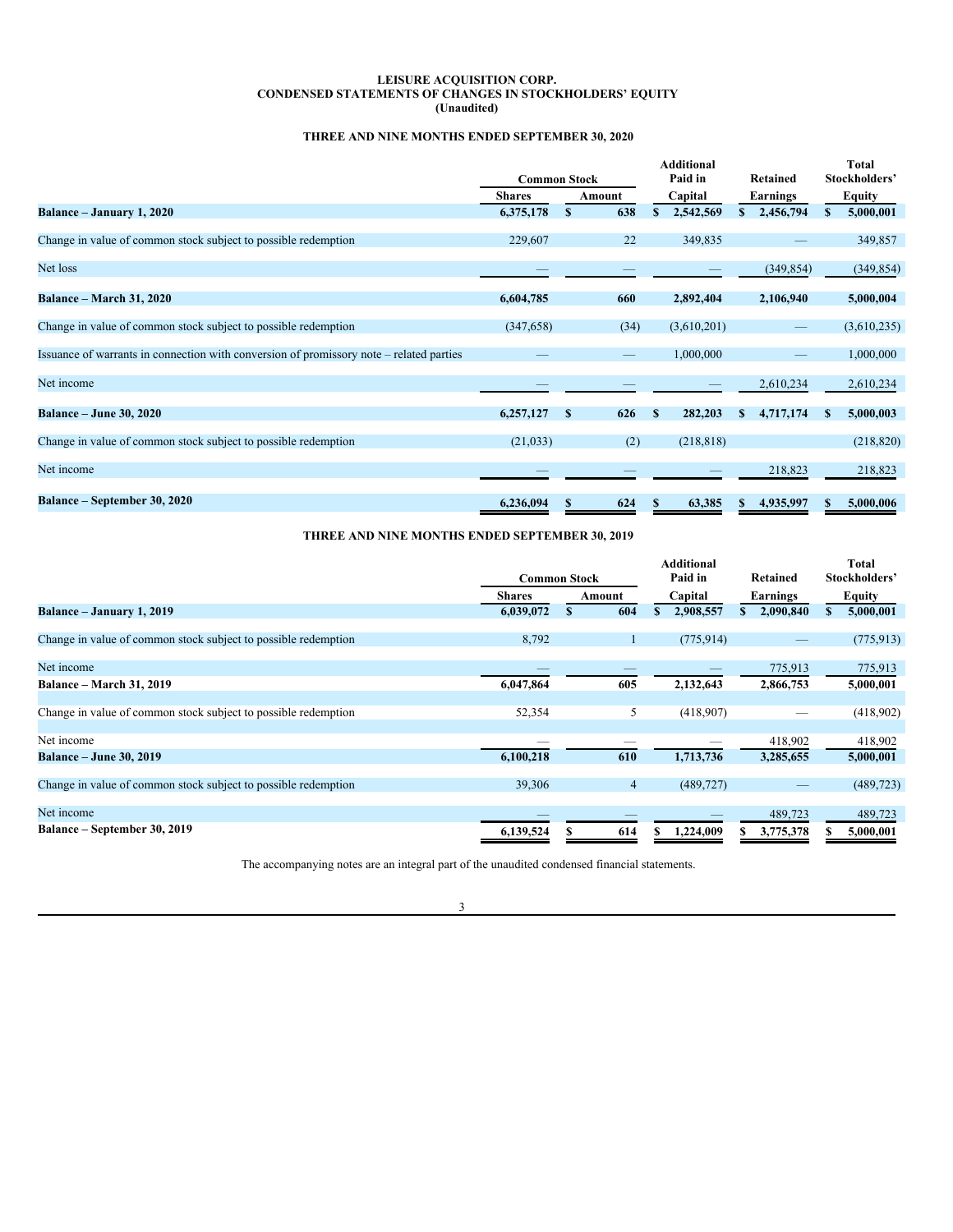#### **LEISURE ACQUISITION CORP. CONDENSED STATEMENTS OF CASH FLOWS (Unaudited)**

|                                                                                       |    | <b>Nine Months Ended</b><br>September 30, |              |             |
|---------------------------------------------------------------------------------------|----|-------------------------------------------|--------------|-------------|
|                                                                                       |    | 2020                                      |              | 2019        |
| <b>Cash Flows from Operating Activities:</b>                                          |    |                                           |              |             |
| Net income                                                                            | S. | 2,479,203                                 | $\mathbb{S}$ | 1,684,538   |
| Adjustments to reconcile net income to net cash used in operating activities:         |    |                                           |              |             |
| Interest earned on marketable securities held in Trust Account                        |    | (719, 353)                                |              | (3,497,481) |
| Unrealized gain on marketable securities held in Trust Account                        |    |                                           |              | (42, 475)   |
| Forgiveness of debt                                                                   |    | (3,298,207)                               |              |             |
| Deferred tax provision                                                                |    |                                           |              | 7,156       |
| Changes in operating assets and liabilities:                                          |    |                                           |              |             |
| Prepaid expenses                                                                      |    | (48, 325)                                 |              | 56,569      |
| Prepaid income taxes                                                                  |    | 138,571                                   |              | 96,732      |
| Accounts payable and accrued expenses                                                 |    | 853,587                                   |              | 695,925     |
| Income taxes payable                                                                  |    | 125,677                                   |              |             |
| Net cash used in operating activities                                                 |    | (468, 847)                                |              | (999, 036)  |
| <b>Cash Flows from Investing Activities:</b>                                          |    |                                           |              |             |
| Investment of cash in Trust Account                                                   |    | (1,698,862)                               |              |             |
| Cash withdrawn from Trust Account for redemption of common stock                      |    | 184,382,784                               |              |             |
| Cash withdrawn from Trust Account for franchise taxes and income taxes                |    | 160,050                                   |              | 623.204     |
| Net cash provided by investing activities                                             |    | 182,843,972                               |              | 623,204     |
| <b>Cash Flows from Financing Activities:</b>                                          |    |                                           |              |             |
| Proceeds from convertible promissory notes - related parties                          |    | 1,000,000                                 |              |             |
| Redemption of common stock                                                            |    | (184, 382, 784)                           |              |             |
| Payment of offering costs                                                             |    |                                           |              | (8,640)     |
| Net cash used in financing activities                                                 |    | (183, 382, 784)                           |              | (8,640)     |
| <b>Net Change in Cash</b>                                                             |    | (1,007,659)                               |              | (384, 472)  |
| $Cash - Beginning$                                                                    |    | 1,061,151                                 |              | 1,658,398   |
| Cash – Ending                                                                         |    | 53,492                                    |              | 1,273,926   |
|                                                                                       |    |                                           |              |             |
| Supplementary cash flow information:                                                  |    |                                           |              |             |
| Cash paid for income taxes                                                            |    |                                           |              | 352,000     |
| Non-Cash investing and financing activities:                                          |    |                                           |              |             |
| Change in value of common stock subject to possible redemption                        |    | 3,479,198                                 |              | 1,684,538   |
| Issuance of warrants in connection with conversion of promissory note – related party |    | 1,000,000                                 |              |             |

The accompanying notes are an integral part of the unaudited condensed financial statements.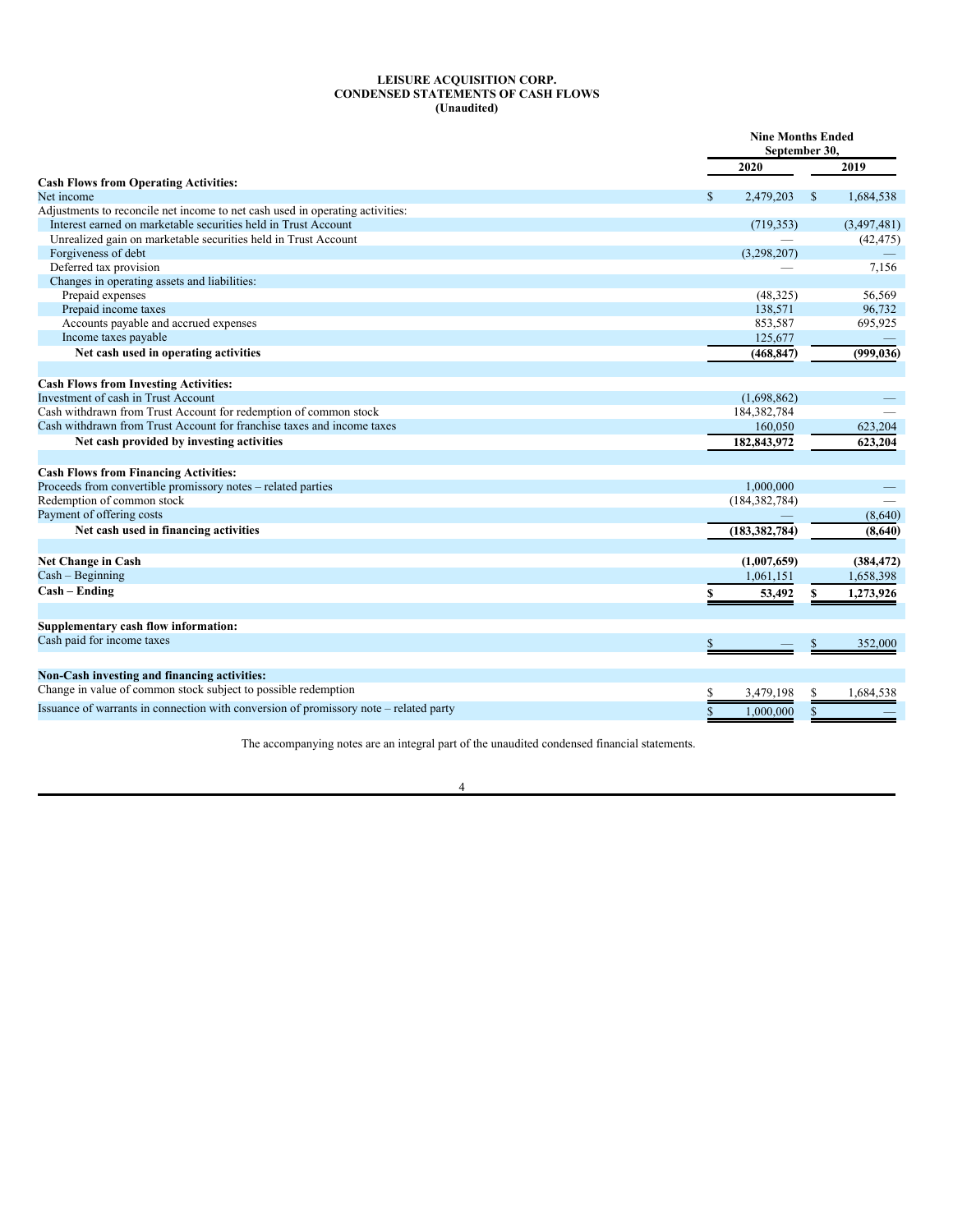### **1. DESCRIPTION OF ORGANIZATION AND BUSINESS OPERATIONS**

Leisure Acquisition Corp. (the "Company") is a blank check company incorporated in Delaware on September 11, 2017. The Company was formed for the purpose of acquiring, through a merger, capital stock exchange, asset acquisition, stock purchase, reorganization, recapitalization, exchangeable share transaction or other similar business transaction, with one or more operating businesses or assets (a "Business Combination").

At September 30, 2020, the Company had not yet commenced operations. All activity through September 30, 2020 relates to the Company's formation, its initial public offering ("Initial Public Offering"), which is described below, identifying a target company for a Business Combination and activities in connection with the previously proposed business combination with GTWY Holdings Limited, a Canadian corporation ("GTWY Holdings"), which was terminated on July 16, 2020.

The registration statement for the Company's Initial Public Offering was declared effective on December 1, 2017. On December 5, 2017, the Company consummated the Initial Public Offering of 20,000,000 units ("Units" and, with respect to the common stock included in the Units, the "Public Shares"), generating gross proceeds of \$200,000,000, which is described in Note 3.

Simultaneously with the closing of the Initial Public Offering, the Company consummated the sale of6,825,000 warrants (the "Private Placement Warrants") at a price of \$1.00 per warrant in a private placement to Hydra LAC, LLC, an affiliate of Hydra Management, LLC (the "Hydra Sponsor"), MLCP GLL Funding LLC, an affiliate of Matthews Lane Capital Partners, LLC (the "Matthews Lane Sponsor," and, together with the Hydra Sponsor, the "Sponsors"), HG Vora Special Opportunities Master Fund, Ltd. ("HG Vora") and certain members of the Company's management team, generating gross proceeds of \$6,825,000, which is described in Note 4.

Following the closing of the Initial Public Offering on December 5, 2017, an amount of \$200,000,000 (\$10.00 per Unit) from the net proceeds of the sale of the Units in the Initial Public Offering and the Private Placement Warrants was placed in a trust account (the "Trust Account") and invested in U.S. government securities, within the meaning set forth in Section 2(a)(16) of the Investment Company Act of 1940, as amended (the "Investment Company Act"), with a maturity of 180 days or less or in any openended investment company that holds itself out as a money market fund selected by the Company meeting the conditions of Rule 2a-7 of the Investment Company Act, as determined by the Company, until the earlier of: (i) the consummation of a Business Combination or (ii) the distribution of the Trust Account, as described below.

Transaction costs amounted to \$11,548,735, consisting of \$4,000,000 of underwriting fees, \$7,000,000 of deferred underwriting fees and \$548,735 of Initial Public Offering costs. In addition, at September 30, 2020, cash of \$53,492 was held outside of the Trust Account and is available for working capital purposes.

The Company's management has broad discretion with respect to the specific application of the net proceeds of the Initial Public Offering and Private Placement Warrants, although substantially all of the net proceeds are intended to be applied generally toward consummating a Business Combination. The Company's initial Business Combination must be with one or more target businesses that together have a fair market value equal to at least 80% of the balance in the Trust Account (excluding deferred underwriting commissions and franchise and income taxes payable on the income earned on the Trust Account) at the time of the signing of an agreement to enter into a Business Combination. In addition, the Company's Business Combination must be approved by HG Vora as a condition to the Contingent Forward Purchase Contract (as described in Note 6). The Company will only complete a Business Combination if the post-Business Combination company owns or acquires 50% or more of the outstanding voting securities of the target or otherwise acquires a controlling interest in the target sufficient for it not to be required to register as an investment company under the Investment Company Act. There is no assurance that the Company will be able to successfully effect a Business Combination.

The Company will provide its stockholders with the opportunity to redeem all or a portion of their Public Shares upon the completion of a Business Combination either (i) in connection with a stockholder meeting called to approve the Business Combination or (ii) by means of a tender offer. The decision as to whether the Company will seek stockholder approval of a Business Combination or conduct a tender offer will be made by the Company, solely in its discretion. The stockholders will be entitled to redeem their shares for a pro rata portion of the amount then on deposit in the Trust Account (\$10.00 per share, plus any deposits made to the Trust Account in connection with extension payments and any pro rata interest earned on the funds held in the Trust Account and not previously released to the Company to pay franchise and income taxes). The per share amount to be distributed to stockholders who redeem their shares will not be reduced by the deferred underwriting commissions the Company will pay to the underwriters (see Note 7).

The Company will proceed with a Business Combination if the Company has net tangible assets of at least \$,000,001 upon consummation of a Business Combination and, if the Company seeks stockholder approval, a majority of the outstanding shares voted are voted in favor of the Business Combination. If a stockholder vote is not required by law and the Company does not decide to hold a stockholder vote for business or other legal reasons, the Company will, pursuant to its Second Amended and Restated Certificate of Incorporation, conduct the redemptions pursuant to the tender offer rules of the Securities and Exchange Commission ("SEC"), and file tender offer documents with the SEC prior to completing a Business Combination. If, however, a stockholder approval of the transaction is required by law, or the Company decides to obtain stockholder approval for business or other legal reasons, the Company will offer to redeem shares in conjunction with a proxy solicitation pursuant to the proxy rules and not pursuant to the tender offer rules. If the Company seeks stockholder approval in connection with a Business Combination, the Sponsors and the Company's other initial stockholders (collectively, the "Initial Stockholders") have agreed to vote their Founder Shares (as defined in Note 5) and any Public Shares held by them in favor of approving a Business Combination. Additionally, each public stockholder may elect to redeem their Public Shares irrespective of whether they vote for or against the proposed transaction.

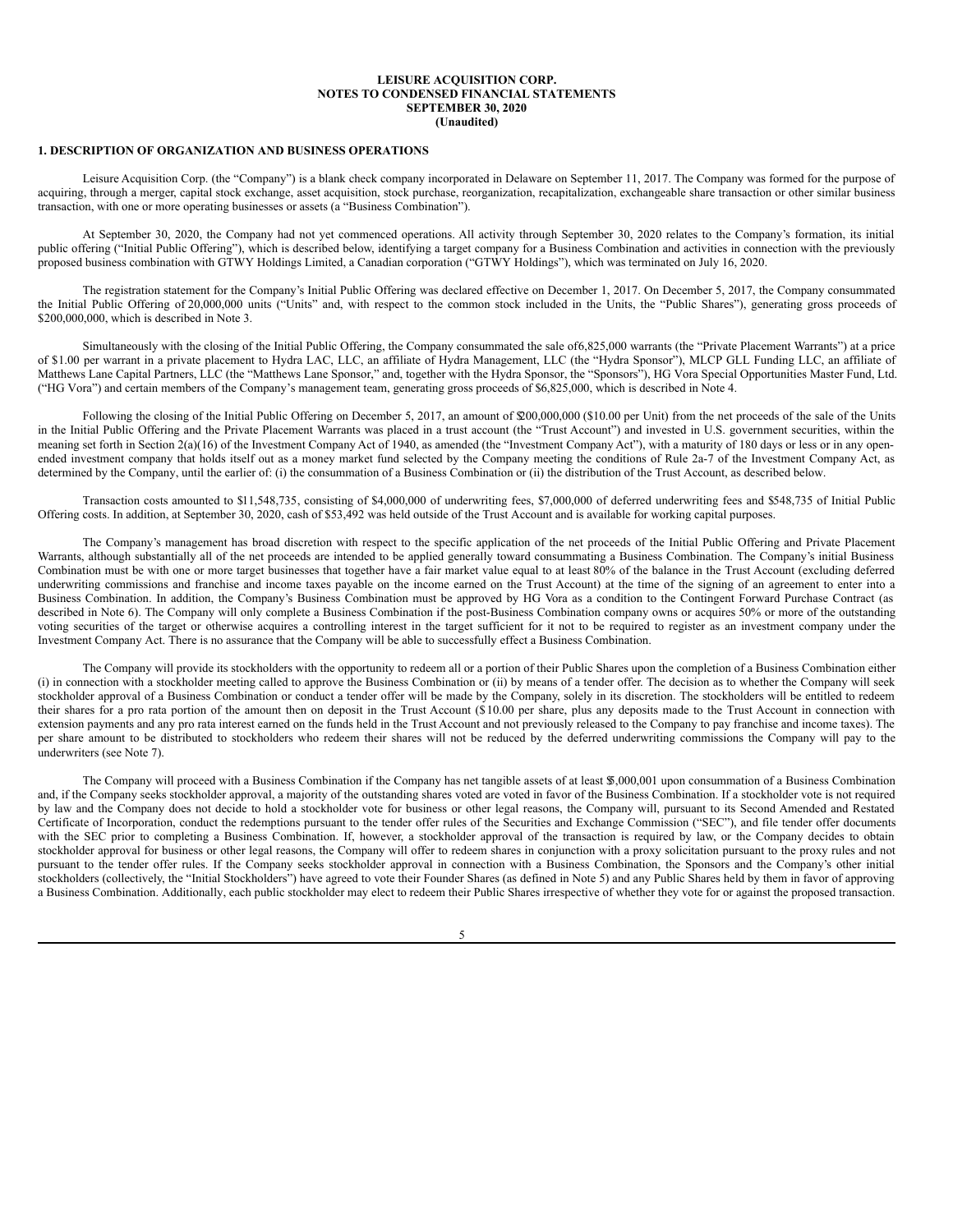Notwithstanding the foregoing, the Company's Second Amended and Restated Certificate of Incorporation provides that a public stockholder, together with any affiliate of such stockholder or any other person with whom such stockholder is acting in concert or as a "group" (as defined under Section 13 of the Securities Exchange Act of 1934, as amended (the "Exchange Act")), will be restricted from redeeming its shares with respect to an aggregate of 20% or more of the common stock sold in the Initial Public Offering.

The Company has until December 1, 2020 to consummate a Business Combination or such later date to the extent its stockholders approve an extension (the "Combination Period"). If the Company is unable to complete a Business Combination within the Combination Period, the Company will (i) cease all operations except for the purpose of winding up, (ii) as promptly as reasonably possible but no more than ten business days thereafter, redeem 100% of the outstanding Public Shares, at a per-share price, payable in cash, equal to the aggregate amount then on deposit in the Trust Account, including interest earned and not previously released to pay franchise and income taxes (less up to \$75,000 of interest to pay dissolution expenses), divided by the number of then outstanding Public Shares, which redemption will completely extinguish public stockholders' rights as stockholders (including the right to receive further liquidation distributions, if any), subject to applicable law, and (iii) as promptly as reasonably possible following such redemption, subject to the approval of the remaining stockholders and the Company's board of directors, proceed to commence a voluntary liquidation and thereby a formal dissolution of the Company, subject in each case to its obligations to provide for claims of creditors and the requirements of applicable law. The underwriters have agreed to waive their rights to the deferred underwriting commission held in the Trust Account in the event the Company does not complete a Business Combination within the Combination Period and, in such event, such amounts will be included with the funds held in the Trust Account that will be available to fund the redemption of the Company's Public Shares. In the event of such distribution, it is possible that the per share value of the assets remaining available for distribution (including Trust Account assets) will be less than the \$10.00 per Unit in the Initial Public Offering.

On November 26, 2019, the Company held a special meeting pursuant to which the Company's stockholders approved extending the Combination Period from December 5, 2019 to April 5, 2020 (the "Initial Extension Date"). In connection with the approval of the extension, stockholders elected to redeem an aggregate of 1,123,749 shares of the Company's common stock. As a result, an aggregate of \$11,583,473 (or approximately \$10.31 per share) was released from the Company's Trust Account to pay such stockholders

The Company agreed to contribute (the "Contribution") \$0.03 for each share of the Company's common stock that did not redeem in connection with the extension for each of the four monthly periods covered by the extension (commencing on December 6, 2019 through the Initial Extension Date), subject to certain conditions. On each of December 5, 2019, January 3, 2020, February 4, 2020 and March 4, 2020, the Company made a Contribution of \$0.03 for each of the public shares outstanding, for an aggregate Contribution of \$2,265,151, which amounts were deposited into the Trust Account.

On December 5, 2019, the Company entered into an expense advancement agreement with GTWY Holdings (the "GTWY Expense Advance Agreement"), pursuant to which GTWY Holdings committed to provide \$566,288 to fund contributions to the Trust Account. The Company drew down the full amount under the GTWY Expense Advance Agreement to fund the required Contribution to the Trust Account for the period December 6, 2019 to January 5, 2020 by issuing an unsecured promissory note to GTWY Holdings (see Note 5).

On January 15, 2020, the Company drew down \$1,000,000 under the expense advancement agreement with the Company's Sponsors and strategic investor dated December 1, 2017 in exchange for issuing unsecured promissory notes to fund its working capital requirements and to fund required Contributions to the Trust Account. The holders had the option to convert the promissory notes into warrants at a price of \$1.00 per warrant subject to the same terms and conditions as private placement warrants. The notes were converted into warrants on June 25, 2020.

On March 26, 2020, the Company held a special meeting pursuant to which the Company's stockholders approved extending the Combination Period from April 5, 2020 to June 30, 2020 (the "Second Extension Date"). In connection with the approval of the extension, stockholders elected to redeem an aggregate of 16,837,678 shares of the Company's common stock. As a result, an aggregate of \$ 176,283,492 (or approximately \$10.47 per share) was released from the Company's Trust Account to pay such stockholders. Of the amount paid to redeeming stockholders, \$136,283,492 was paid as of March 31, 2020 and the balance of \$40,000,000 was paid on April 1, 2020.

On June 26, 2020, the Company held a special meeting pursuant to which the Company's stockholders approved extending the Combination Period from June 30, 2020 to December 1, 2020 (the "Third Extension Date"). In connection with the approval of the extension, stockholders elected to redeem an aggregate of 776,290 shares of the Company's common stock. As a result, an aggregate of \$ 8,099,292 (or approximately \$10.43 per share) was released from the Company's Trust Account to pay such stockholders.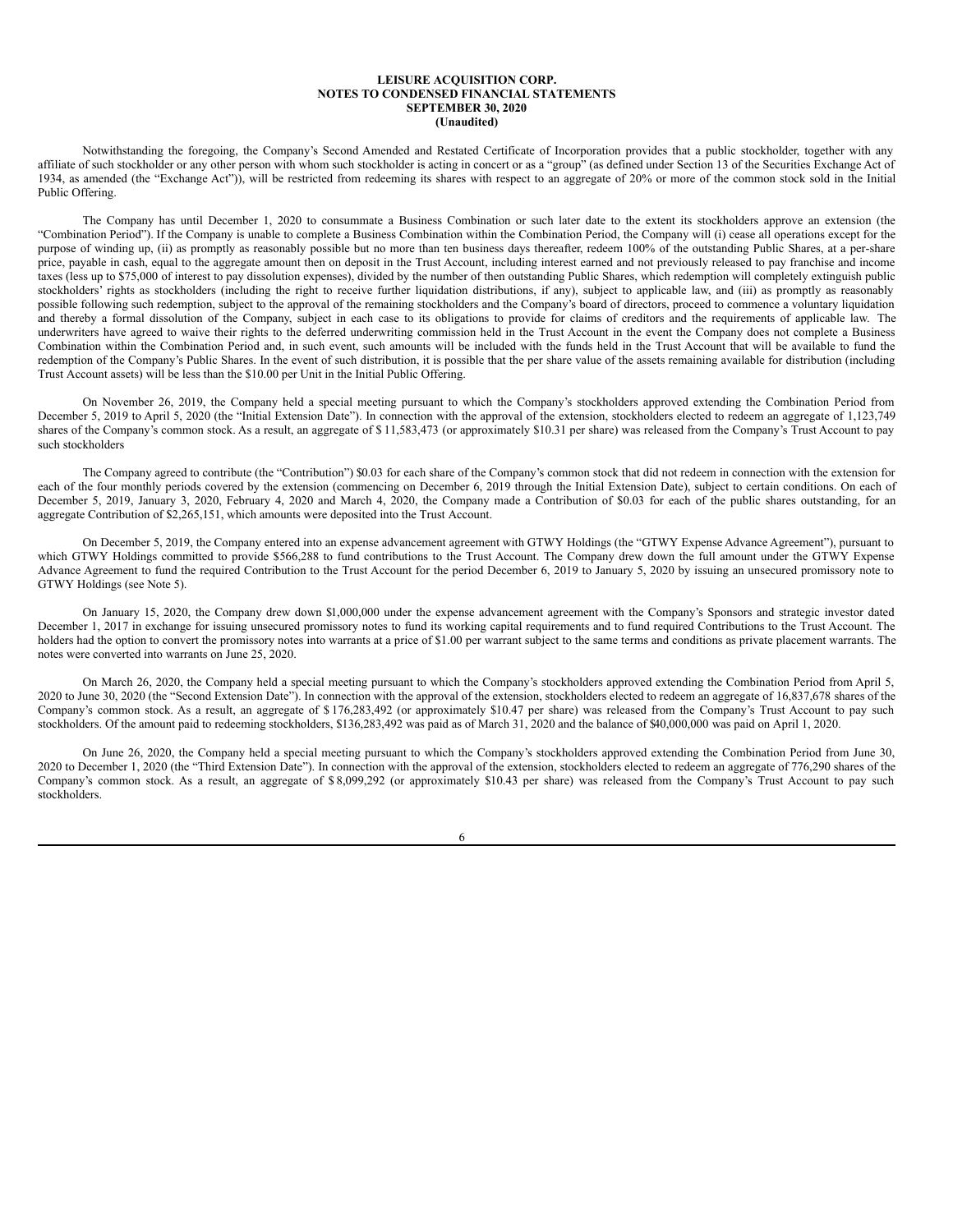The Initial Stockholders have agreed to (i) waive their redemption rights with respect to their Founder Shares in connection with the completion of a Business Combination, (ii) to waive their rights to liquidating distributions from the Trust Account with respect to their Founder Shares if the Company fails to complete a Business Combination within the Combination Period and (iii) not to propose an amendment to the Company's Second Amended and Restated Certificate of Incorporation that would affect the substance or timing of the Company's obligation to redeem 100% of its Public Shares if the Company does not complete a Business Combination, unless the Company provides the public stockholders with the opportunity to redeem their shares in conjunction with any such amendment.

In order to protect the amounts held in the Trust Account, the Sponsors have agreed to be liable to the Company if and to the extent any claims by a vendor for services rendered or products sold to the Company, or a prospective target business with which the Company has discussed entering into a transaction agreement, reduce the amount of funds in the Trust Account to below the lesser of (i) \$10.00 per Public Share or (ii) such lesser amount per share held in the Trust Account as of the date of the liquidation of the Trust Account due to reductions in the value of the trust assets. This liability will not apply with respect to any claims by a third party who executed a waiver of any right, title, interest or claim of any kind in or to any monies held in the Trust Account or to any claims under the Company's indemnity of the underwriters of the Initial Public Offering against certain liabilities, including liabilities under the Securities Act of 1933, as amended (the "Securities Act"). Moreover, in the event that an executed waiver is deemed to be unenforceable against a third party, the Sponsors will not be responsible to the extent of any liability for such third-party claims. The Company will seek to reduce the possibility that the Sponsors will have to indemnify the Trust Account due to claims of creditors by endeavoring to have all vendors, service providers, prospective target businesses or other entities with which the Company does business, execute agreements with the Company waiving any right, title, interest or claim of any kind in or to monies held in the Trust Account.

#### **Special Meeting to Extend Combination Period**

The Company has scheduled a special meeting in lieu of the 2020 annual meeting of stockholders for November 24, 2020, pursuant to which, among other matters, it will seek stockholder approval to extend the Combination Period from December 1, 2020 to June 30, 2021 (the "Extension Meeting"). The Company's public stockholders will be able to elect to redeem their shares in connection with the Extension Meeting for a pro rata portion of the amount then on deposit in the Trust Account (\$10.00 per share, plus any deposits made into the Trust Account for extension payments and any pro rata interest earned on the funds held in the Trust Account and not previously released to the Company to pay franchise and income taxes). If the Company does not obtain stockholder approval and is unable to complete a Business Combination by December 1, 2020, the Company would wind up its affairs and liquidate.

### **Liquidity and Going Concern**

As of September 30, 2020, the Company had \$53,492 in its operating bank accounts, \$13,187,558 in securities held in the Trust Account to be used for a Business Combination or to repurchase or redeem its common stock in connection therewith and working capital deficit of \$224,608, which excludes \$125,677 of income taxes payable that will be paid from interest earned on the Trust Account.

As of September 30, 2020, the Company had \$125,000 available for drawdown under the Company's expense advancement agreement with the Company's Sponsors and HG Vora (see "Related Party Loans" in Note 5).

The Company will need to raise additional capital through loans or additional investments from its Sponsors, HG Vora, stockholders, officers, directors, or third parties. The Company's Sponsors and HG Vora may, but are not obligated to, loan the Company funds, from time to time or at any time, in whatever amount they deem reasonable in their sole discretion, to meet the Company's working capital needs. Accordingly, the Company may not be able to obtain additional financing. If the Company is unable to raise additional capital, it may be required to take additional measures to conserve liquidity, which could include, but not necessarily be limited to, curtailing operations, suspending the pursuit of a potential transaction, and reducing overhead expenses. The Company cannot provide any assurance that new financing will be available to it on commercially acceptable terms, if at all. These conditions raise substantial doubt about the Company's ability to continue as a going concern through December 1, 2020, the date that the Company will be required to cease all operations, except for the purpose of winding up, if a Business Combination is not consummated. These financial statements do not include any adjustments relating to the recovery of the recorded assets or the classification of the liabilities that might be necessary should the Company be unable to continue as a going concern.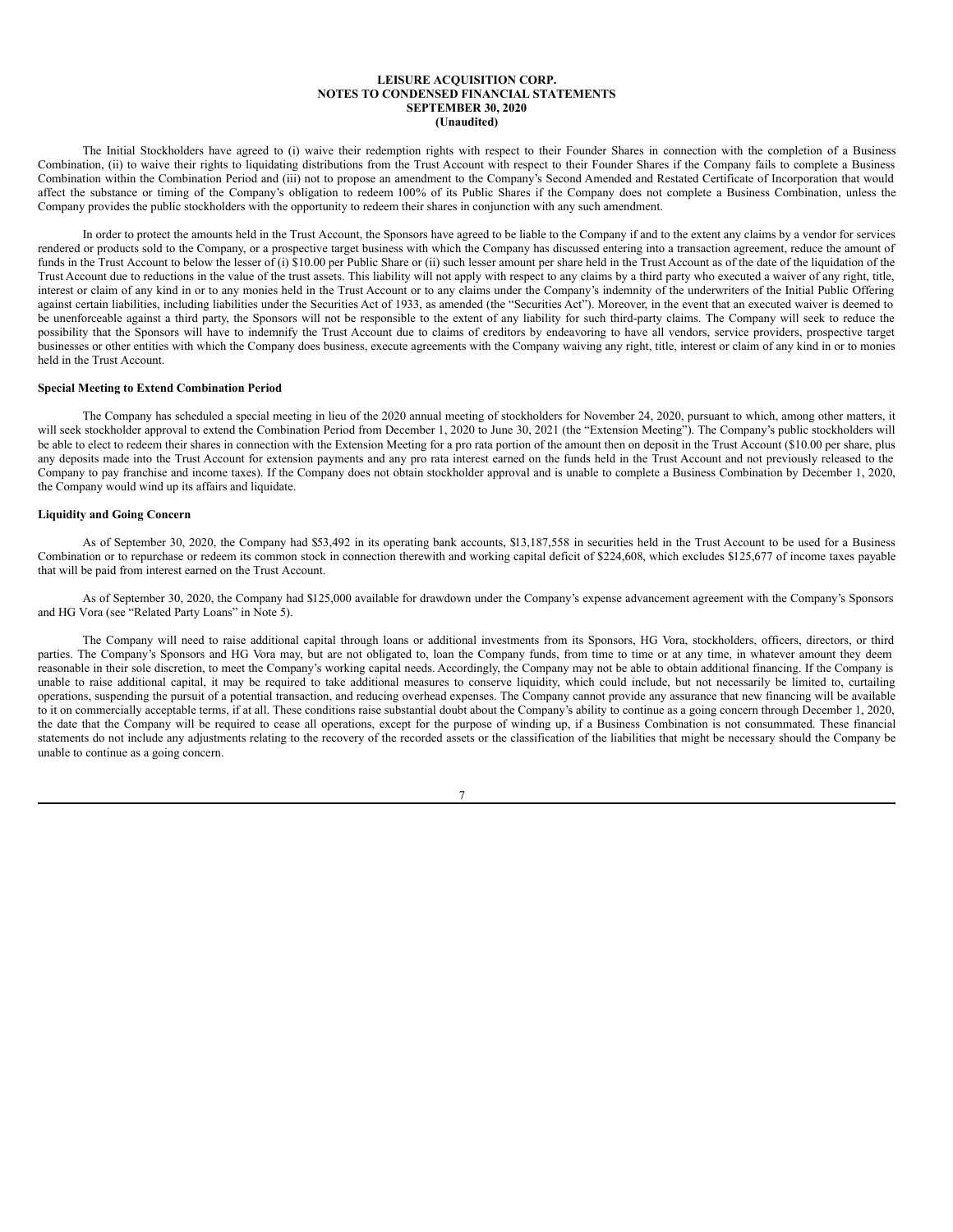### **2. SUMMARY OF SIGNIFICANT ACCOUNTING POLICIES**

### **Basis of Presentation**

The accompanying unaudited condensed financial statements have been prepared in accordance with accounting principles generally accepted in the United States of America ("GAAP") for interim financial information and in accordance with the instructions to Form 10-Q and Article 8 of Regulation S-X of the Securities and Exchange Commission (the "SEC"). Certain information or footnote disclosures normally included in financial statements prepared in accordance with GAAP have been condensed or omitted, pursuant to the rules and regulations of the SEC for interim financial reporting. Accordingly, they do not include all the information and footnotes necessary for a comprehensive presentation of financial position, results of operations, or cash flows. In the opinion of management, the accompanying unaudited condensed financial statements include all adjustments, consisting of a normal recurring nature, which are necessary for a fair presentation of the financial position, operating results and cash flows for the periods presented.

The accompanying unaudited condensed financial statements should be read in conjunction with the Company's Annual Report on Form 10-K for the year ended December 31, 2019 as filed with the SEC on March 10, 2020, which contains the audited financial statements and notes thereto. The financial information as of December 31, 2019 is derived from the audited financial statements presented in the Company's Annual Report on Form 10-K for the year ended December 31, 2019. The interim results for the three and nine months ended September 30, 2020 are not necessarily indicative of the results to be expected for the year ending December 31, 2020 or for any future interim periods.

### **Use of Estimates**

The preparation of financial statements in conformity with GAAP requires management to make estimates and assumptions that affect the reported amounts of assets and liabilities and disclosure of contingent assets and liabilities at the date of the financial statements and the reported amounts of revenues and expenses during the reporting period.

Making estimates requires management to exercise significant judgment. It is at least reasonably possible that the estimate of the effect of a condition, situation or set of circumstances that existed at the date of the financial statements, which management considered in formulating its estimate, could change in the near term due to one or more future events. Accordingly, the actual results could differ significantly from the Company's estimates.

### **Cash and Cash Equivalents**

The Company considers all short-term investments with an original maturity of three months or less, when purchased, to be cash equivalents. The Company did not have any cash equivalents as of September 30, 2020 and December 31, 2019.

#### **Marketable Securities Held in Trust Account**

At September 30, 2020 and December 31, 2019, the assets held in the Trust Account were substantially held in a money market fund that invests primarily in U.S. Treasury Bills. Through September 30, 2020, the Company withdrew \$1,834,842 of interest income from the Trust Account, of which \$160,050 was withdrawn during the nine months ended September 30, 2020, to pay franchise taxes.

#### **Common Stock Subject to Possible Redemption**

The Company accounts for its common stock subject to possible redemption in accordance with the guidance in Accounting Standards Codification ("ASC") Topic 480 "Distinguishing Liabilities from Equity." Common stock subject to mandatory redemption is classified as a liability instrument and is measured at fair value. Conditionally redeemable common stock (including common stock that feature redemption rights that are either within the control of the holder or subject to redemption upon the occurrence of uncertain events not solely within the Company's control) is classified as temporary equity. At all other times, common stock is classified as stockholders' equity. The Company's common stock features certain redemption rights that are considered to be outside of the Company's control and subject to occurrence of uncertain future events. Accordingly, common stock subject to possible redemption is presented at redemption value as temporary equity, outside of the stockholders' equity section of the Company's condensed balance sheets.

### **Income Taxes**

The Company complies with the accounting and reporting requirements of Accounting Standards Codification ("ASC") Topic 740 "Income Taxes," which requires an asset and liability approach to financial accounting and reporting for income taxes. Deferred income tax assets and liabilities are computed for differences between the financial statement and tax bases of assets and liabilities that will result in future taxable or deductible amounts, based on enacted tax laws and rates applicable to the periods in which the differences are expected to affect taxable income. Valuation allowances are established, when necessary, to reduce deferred tax assets to the amount expected to be realized.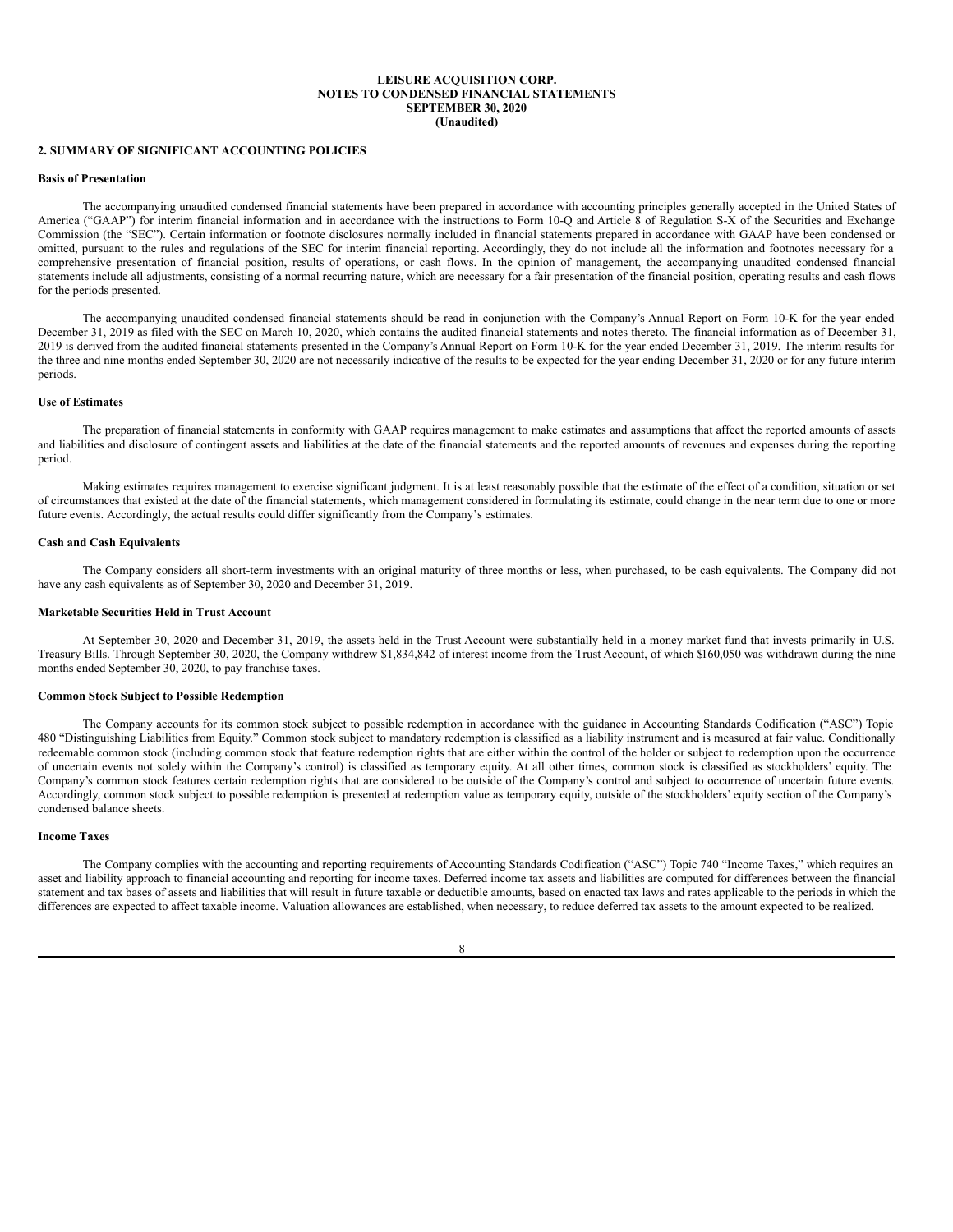ASC Topic 740 prescribes a recognition threshold and a measurement attribute for the financial statement recognition and measurement of tax positions taken or expected to be taken in a tax return. For those benefits to be recognized, a tax position must be more-likely-than-not to be sustained upon examination by taxing authorities. The Company recognizes accrued interest and penalties related to unrecognized tax benefits as income tax expense. There were no unrecognized tax benefits and no amounts accrued for interest and penalties as of September 30, 2020 and December 31, 2019. The Company is currently not aware of any issues under review that could result in significant payments, accruals or material deviation from its position. The effective tax rate of  $177\%$  and  $10\%$  differs from the statutory tax rate of  $21\%$  for the three and nine months ended September 30, 2020 primarily due to the reversal of previously recorded permanent differences for transactional expenses incurred in connection with the now terminated GTWY Holdings acquisition. The effective tax rate of  $3\%$  and  $21\%$  differs from the statutory tax rate of  $21\%$  for the three and nine months ended September 30, 2019, respectively, due to true-up adjustments from the prior year tax returns.

The Company may be subject to potential examination by federal, state and city taxing authorities in the areas of income taxes. These potential examinations may include questioning the timing and amount of deductions, the nexus of income among various tax jurisdictions and compliance with federal, state and city tax laws. The Company's management does not expect that the total amount of unrecognized tax benefits will materially change over the next twelve months.

### **Net Loss Per Common Share**

Net loss per common share is computed by dividing net loss by the weighted average number of common shares outstanding for the period. The Company applies the two-class method in calculating earnings per share. Shares of common stock subject to possible redemption at September 30, 2020 and 2019, which are not currently redeemable and are not redeemable at fair value, have been excluded from the calculation of basic loss per share since such shares, if redeemed, only participate in their pro rata share of the Trust Account earnings. The Company has not considered the effect of warrants sold in the Initial Public Offering and private placement to purchase 17,825,000 shares of common stock in the calculation of diluted loss per share, since the exercise of the warrants is contingent upon the occurrence of future events. As a result, diluted loss per common share is the same as basic loss per common share for the periods.

#### **Reconciliation of Net Income (Loss) Per Common Share**

The Company's net income is adjusted for the portion of income that is attributable to common stock subject to redemption, as these shares only participate in the earnings of the Trust Account and not the income or losses of the Company. Accordingly, basic and diluted income (loss) per common share is calculated as follows:

|                                                                          | <b>Three Months Ended</b><br>September 30, |            | <b>Nine Months Ended</b><br>September 30, |             |
|--------------------------------------------------------------------------|--------------------------------------------|------------|-------------------------------------------|-------------|
|                                                                          | 2020                                       | 2019       | 2020                                      | 2019        |
| Net income                                                               | 218,823                                    | 489.723    | 2,479,203                                 | 1,684,538   |
| Less: Income attributable to common stock subject to possible redemption | (9,648)                                    | (965, 765) | (7,645)                                   | (2,766,826) |
| Adjusted net income (loss)                                               | 209,175                                    | (476, 042) | 2,471,558                                 | (1,082,288) |
| Weighted average common shares outstanding, basic and diluted            | 6,257,127                                  | 6.100.218  | 6,411,797                                 | 6,062,609   |
| Basic and diluted net income (loss) per common share                     | 0.03                                       | (0.08)     | 0.39                                      | (0.18)      |

#### **Concentration of Credit Risk**

Financial instruments that potentially subject the Company to concentration of credit risk consist of a cash account in a financial institution, which, at times may exceed the federal depository insurance coverage of \$250,000. The Company has not experienced losses on this account and management believes the Company is not exposed to significant risks on such account.

#### **Fair Value of Financial Instruments**

The fair value of the Company's assets and liabilities, which qualify as financial instruments under ASC Topic 820, "Fair Value Measurement" ("ASC 820"), approximates the carrying amounts represented in the accompanying condensed balance sheets, primarily due to their short-term nature.

### **Recent Accounting Standards**

Management does not believe that any recently issued, but not yet effective, accounting standards, if currently adopted, would have a material effect on the Company's condensed financial statements.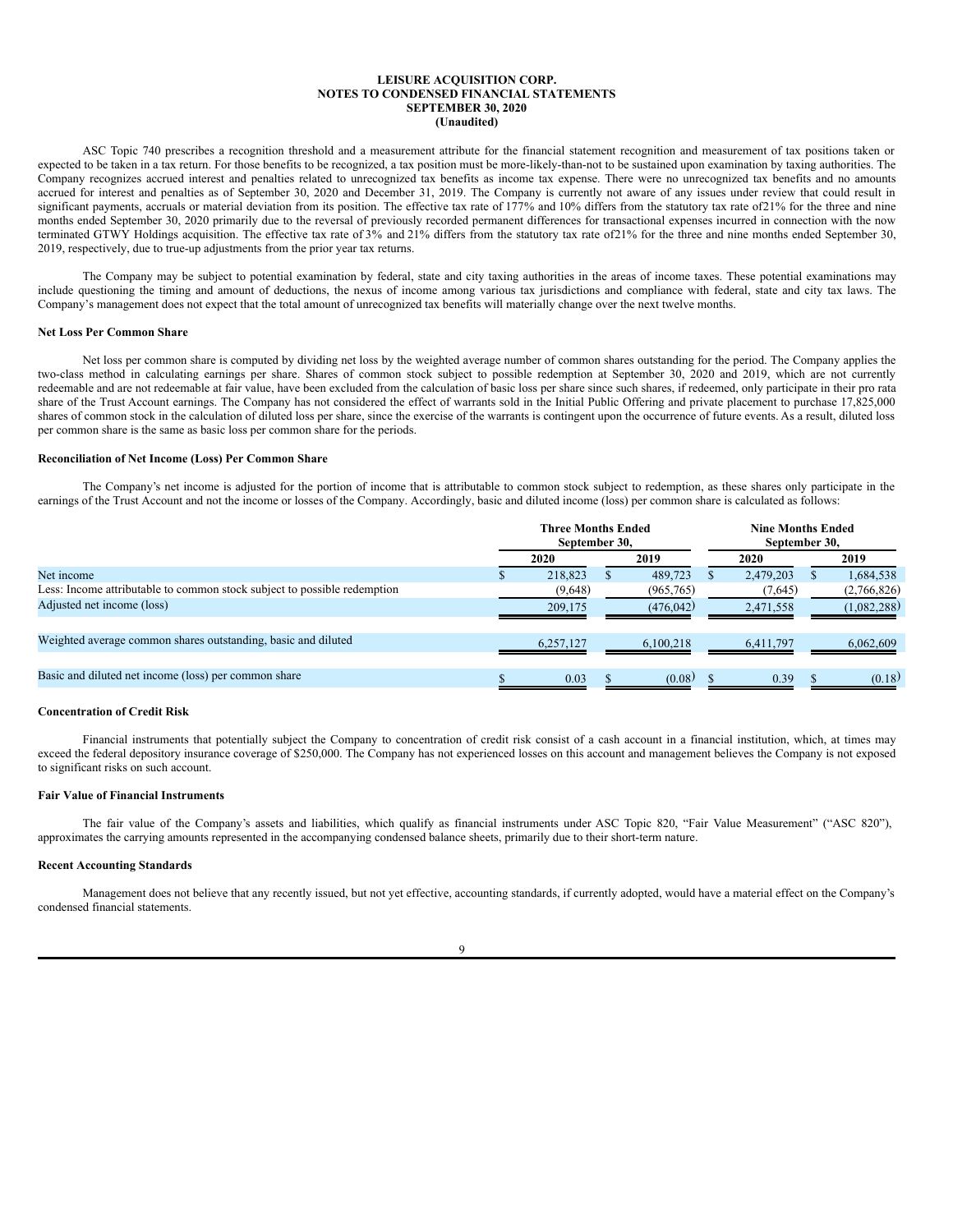### **3. INITIAL PUBLIC OFFERING**

Pursuant to the Initial Public Offering, the Company sold 20,000,000 Units at a purchase price of \$10.00 per Unit. Each Unit consists of one share of common stock, and one-half of one warrant ("Public Warrant"). Each whole Public Warrant entitles the holder to purchase one share of common stock at an exercise price of \$ 11.50 (see Note 7).

### **4. PRIVATE PLACEMENT**

Simultaneously with the closing of the Initial Public Offering, affiliates of the Hydra Sponsor and Matthews Lane Sponsor, HG Vora and certain members of management purchased an aggregate of 6,825,000 Private Placement Warrants at \$1.00 per Private Placement Warrant, for an aggregate purchase price of \$6,825,000. Each Private Placement Warrant entitles the holder to purchase one share of common stock at an exercise price of \$11.50. The proceeds from the Private Placement Warrants were added to the proceeds from the Initial Public Offering held in the Trust Account. If the Company does not complete a Business Combination within the Combination Period, the proceeds of the sale of the Private Placement Warrants will be used to fund the redemption of the Public Shares (subject to the requirements of applicable law) and the Private Placement Warrants will expire worthless. There will be no redemption rights or liquidating distributions from the Trust Account with respect to the Private Placement Warrants.

The Private Placement Warrants are identical to the Public Warrants underlying the Units sold in the Initial Public Offering, except that the Private Placement Warrants and the common stock issuable upon the exercise of the Private Placement Warrants are not transferable, assignable or salable until 30 days after the completion of a Business Combination, subject to certain limited exceptions. Additionally, the Private Placement Warrants are exercisable on a cashless basis and are non-redeemable so long as they are held by the initial purchasers or their permitted transferees. If the Private Placement Warrants are held by someone other than the initial purchasers or their permitted transferees, the Private Placement Warrants will be redeemable by the Company and exercisable by such holders on the same basis as the Public Warrants. On June 25, 2020, the Company's Sponsors and HG Vora converted the Promissory Notes issued to them on January 15, 2020 pursuant to a drawdown by the Company under the expense advancement agreement in the aggregate amount of \$1,000,000 into warrants to purchase 1,000,001 shares of the Company's common stock at an exercise price of \$11.50 per share.

### **5. RELATED PARTY TRANSACTIONS**

#### **Founder Shares**

On September 11, 2017, the Company issued an aggregate of7,187,500 shares of common stock to the Initial Stockholders ("Founder Shares") for an aggregate purchase price of \$25,000. On December 5, 2017, certain of the Initial Stockholders surrendered and returned to the Company, for nil consideration, an aggregate of1,437,500 Founder Shares, which were cancelled, leaving an aggregate of 5,750,000 Founder Shares outstanding. The 5,750,000 Founder Shares included an aggregate of up to750,000 shares subject to forfeiture by the Initial Stockholders to the extent that the underwriters' over-allotment was not exercised in full or in part, so that the Initial Stockholders would own 20% of the Company's issued and outstanding shares after the Initial Public Offering (assuming the Initial Stockholders do not purchase any Public Shares in the Initial Public Offering). The underwriters' election to exercise their over-allotment option expired unexercised on January 15, 2018 and, as a result, 750,000 Founder Shares were forfeited, resulting in 5,000,000 Founder Shares outstanding.

The Initial Stockholders have agreed, subject to certain exceptions, not to transfer, assign or sell any of the Founder Shares until the earlier of(i) one year after the date of the completion of a Business Combination, or (ii) the date on which the last sales price of the Company's common stock equals or exceeds \$12.00 per share (as adjusted for stock splits, stock dividends, reorganizations and recapitalizations) for any 20 trading days within any 30-trading day period commencing 150 days after a Business Combination, or earlier, in each case, if subsequent to a Business Combination, the Company completes a subsequent liquidation, merger, stock exchange, or other similar transaction which results in all of the Company's stockholders having the right to exchange their common stock for cash, securities or other property.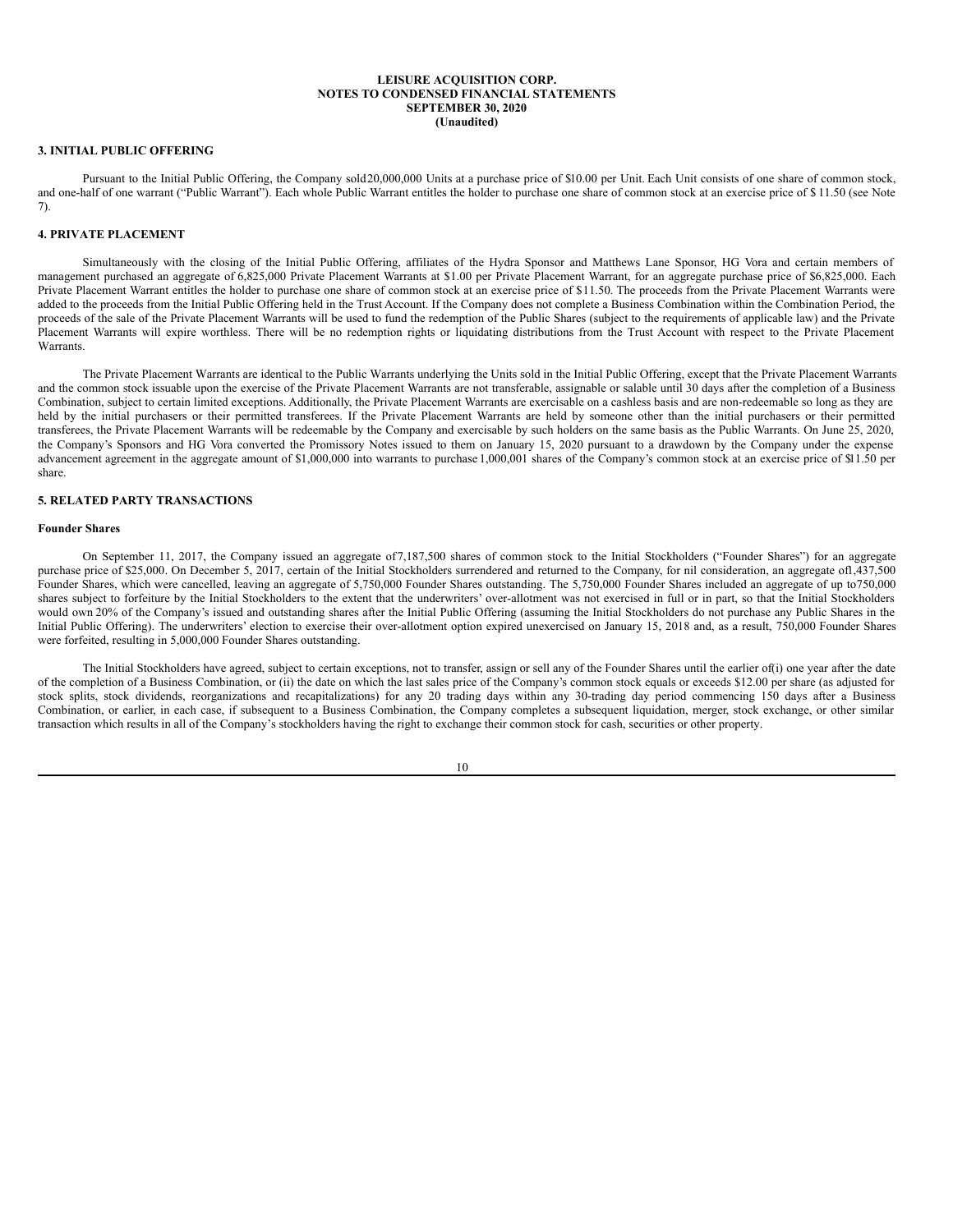#### **Administrative Services Agreement**

The Company entered into an agreement whereby, commencing on December 1, 2017 through the earlier of the completion of a Business Combination or the Company's liquidation, the Company would pay Hydra Sponsor a monthly fee of up to \$10,000 for office space, utilities and secretarial and administrative support. For the three months ended September 30, 2019, the Company incurred \$30,000 in fees for these services. For the nine months ended September 30, 2019 the Company incurred \$60,000 in fees for these services. Effective June 30, 2020, Hydra Sponsor agreed to stop charging the Company the monthly administrative fee and forgave the \$71,000 outstanding balance due.

#### **Related Party Loans**

In order to fund working capital deficiencies or finance transaction costs in connection with a Business Combination, the Hydra Sponsor, an affiliate of the Matthews Lane Sponsor and HG Vora (the "Funding Parties") loaned an aggregate of \$1,000,000 to the Company, in accordance with unsecured promissory notes issued on January 15, 2020 to the Funding Parties, pursuant to an expense advancement agreement dated December 1, 2017 which were subsequently converted by the holders into warrants on June 25, 2020. The expense advancement agreement was amended to increase the total amount of advances available to the Company under the agreement by \$125,000 on June 29, 2020 and by an additional \$75,000 on October 26, 2020, for a total of \$200,000, of which the Company drew down \$75,000 pursuant to promissory notes issued in October 2020 and \$125,000 remains available for drawdown (see Note 9). The Funding Parties may, but are not obligated to, loan the Company additional funds from time to time or at any time, as may be required ("Working Capital Loans"). Under the expense advancement agreement, the Working Capital Loans would either be paid upon completion of a Business Combination, without interest, or, at the holder's discretion could be converted into warrants at a price of \$1.00 per warrant. The warrants would be identical to the Private Placement Warrants. In the event that a Business Combination does not close, the Company may use a portion of the proceeds held outside the Trust Account to repay the Working Capital Loans, but no proceeds held in the Trust Account would be used to repay the Working Capital Loans.

As of September 30, 2020, there were no amounts outstanding under the Working Capital Loans (the \$1,000,000 previously loaned by the Funding Parties having been converted into warrants on June 25, 2020). As noted above, an aggregate of \$75,000 in Working Capital Loans became outstanding subsequent to the end of the quarter in October 2020 (see Note 9).

#### **6. COMMITMENTS**

#### **Forgiveness of Debt**

During the nine months ended September 30, 2020, two of the Company's service providers forgave certain amounts due to them in connection with previously provided services. As a result, the Company recorded a forgiveness of debt in the amount of \$3,298,207.

### **GTWY Holdings Promissory Note**

On December 5, 2019, the Company entered into the GTWY Expense Advancement Agreement, pursuant to which GTWY Holdings committed to provide \$566,288 to fund contributions to the Trust Account. The Company drew down the full amount under the GTWY Expense Advancement Agreement to fund the required Contribution to the Trust Account for the period December 6, 2019 to January 5, 2020 by issuing an unsecured promissory note to GTWY Holdings. The note does not bear interest. If the Company completes an initial Business Combination, the Company would repay the note out of the proceeds of the Trust Account released to the Company. Otherwise, amounts borrowed under the note would be repaid only out of funds held by the Company outside the Trust Account. At September 30, 2020, there was \$ 566,268 outstanding under the note.

### **Registration Rights**

Pursuant to a registration rights agreement entered into on December 1, 2017, the holders of the Founder Shares, Private Placement Warrants (and their underlying securities), Private Placement Units (and their underlying securities) (as defined below) and any warrants that may be issued upon conversion of the Working Capital Loans (and their underlying securities) are entitled to registration rights. The holders of these securities are entitled to make up to two demands, excluding short form demands, that the Company register such securities. In addition, the holders have certain "piggy-back" registration rights with respect to registration statements filed subsequent to the completion of a Business Combination and rights to require the Company to register for resale such securities pursuant to Rule 415 under the Securities Act. However, the registration rights agreement provides that the Company will not permit any registration statement filed under the Securities Act to become effective until termination of the applicable lock-up period. The Company will bear the expenses incurred in connection with the filing of any such registration statements.

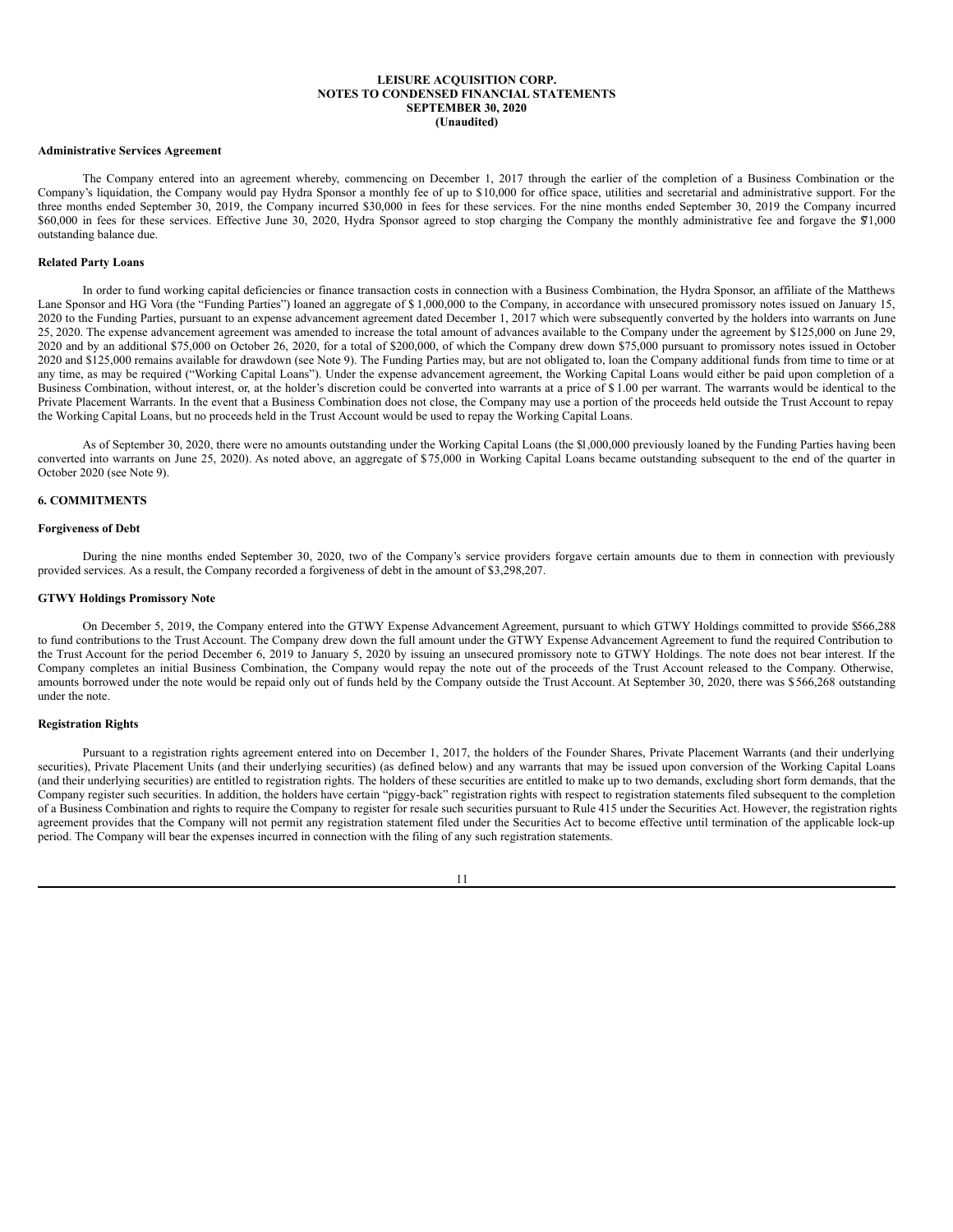#### **Underwriters Agreement**

The underwriters of the Initial Public Offering are entitled to a deferred fee of three and one-half percent  $\beta$ , 5%) of the gross proceeds of the Initial Public Offering, or \$7,000,000. Up to \$0.05 per Unit (or up to \$1,000,000) of the deferred fee may be paid to third parties (who are members of FINRA) that assist the Company in consummating its initial Business Combination. The election to make such payments to third parties will be solely at the discretion of the Company's management team, and such third parties will be selected by the management team in their sole and absolute discretion. The deferred fee will be paid in cash upon the closing of a Business Combination from the amounts held in the Trust Account, subject to the terms of the underwriting agreement.

#### **Contingent Forward Purchase Contract**

On December 1, 2017, the strategic investor entered into a contingent forward purchase contract (the "Contingent Forward Purchase Contract") with the Company to purchase, in a private placement for gross proceeds of \$62,500,000 to occur concurrently with the consummation of the Business Combination, 6,250,000 Units on substantially the same terms as the sale of Units in the Initial Public Offering at \$10.00 per Unit. In connection with previously proposed business combination transaction with GTWY Holdings, an amendment to the Contingent Forward Purchase Contract was effected on December 27, 2019 to provide that the Contingent Forward Purchase Contract would terminate as of, and contingent upon, the closing of the transaction with GTWY Holdings such that the strategic investor would instead purchase 3,000,000 units of GTWY Holdings' equity securities (with each unit consisting of one GTWY Holdings Share and one-half of one GTWY Holdings Warrant) for a purchase price of \$ 10.00 per unit. The original terms of the Contingent Forward Purchase Contract remain operative for a business combination with a target other than GTWY Holdings.

### **Service Provider Agreement**

From time to time the Company has entered into and may enter into agreements with various services providers and advisors, including investment banks, to help us identify targets, negotiate terms of potential Business Combinations, consummate a Business Combination and/or provide other services. In connection with these agreements, the Company may be required to pay such service providers and advisors fees in connection with their services to the extent that certain conditions, including the closing of a potential Business Combination, are met. If a Business Combination does not occur, the Company would not expect to be required to pay these contingent fees. There can be no assurance that the Company will complete a Business Combination.

### **7. STOCKHOLDERS' EQUITY**

*Preferred Stock* — The Company is authorized to issue 1,000,000 shares of preferred stock with a par value of \$0.0001 per share with such designation, rights and preferences as may be determined from time to time by the Company's Board of Directors. As of September 30, 2020 and December 31, 2019, there were no shares of preferred stock issued or outstanding.

*Common Stock* — The Company is authorized to issue 100,000,000 shares of common stock with a par value of \$0.0001 per share. Holders of the Company's common stock are entitled to one vote for each share. The underwriters' election to exercise their over-allotment option expired unexercised on January 15, 2018 and, as a result, 750,000 Founder Shares were forfeited. At September 30, 2020 and December 31, 2019, there were6,236,094 and 6,375,178 shares of common stock issued and outstanding, respectively, excluding 26,189 and 17,501,073 shares of common stock subject to possible redemption, respectively.

*Warrants* — Public Warrants may only be exercised for a whole number of shares. No fractional shares will be issued upon exercise of the Public Warrants. The Public Warrants will become exercisable on the later of (a) 30 days after the completion of a Business Combination and (b) 12 months from the closing of the Initial Public Offering; provided in each case that the Company has an effective registration statement under the Securities Act covering the shares of common stock issuable upon exercise of the Public Warrants and a current prospectus relating to them is available. The Company has agreed that as soon as practicable, but in no event later than 15 business days after the closing of a Business Combination, the Company will use its best efforts to file with the SEC a registration statement for the registration, under the Securities Act, of the shares of common stock issuable upon exercise of the Public Warrants. The Company will use its best efforts to cause the same to become effective and to maintain the effectiveness of such registration statement, and a current prospectus relating thereto, until the expiration of the Public Warrants in accordance with the provisions of the warrant agreement. If any such registration statement has not been declared effective by the 60<sup>th</sup> business day following the closing of the Business Combination, holders of the Public Warrants shall have the right, during the period beginning on the 61<sup>st</sup> business day after the closing of the Business Combination and ending upon such registration statement being declared effective by the SEC, and during any other period when the Company shall fail to have maintained an effective registration statement covering the shares of common stock issuable upon exercise of the Public Warrants, to exercise such Public Warrants on a "cashless basis." Notwithstanding the above, if the Company's common stock is at the time of any exercise of a Public Warrant not listed on a national securities exchange such that it satisfies the definition of a "covered security" under Section 18(b) (1) of the Securities Act, the Company may, at its option, require holders of Public Warrants who exercise their warrants to do so on a "cashless basis" in accordance with Section 3(a)(9) of the Securities Act and, in the event the Company so elects, the Company will not be required to file or maintain in effect a registration statement, but will be required to use its best efforts to register or qualify the shares under applicable blue sky laws to the extent an exemption is not available. The Public Warrants will expire five years after the completion of a Business Combination or earlier upon redemption or liquidation.

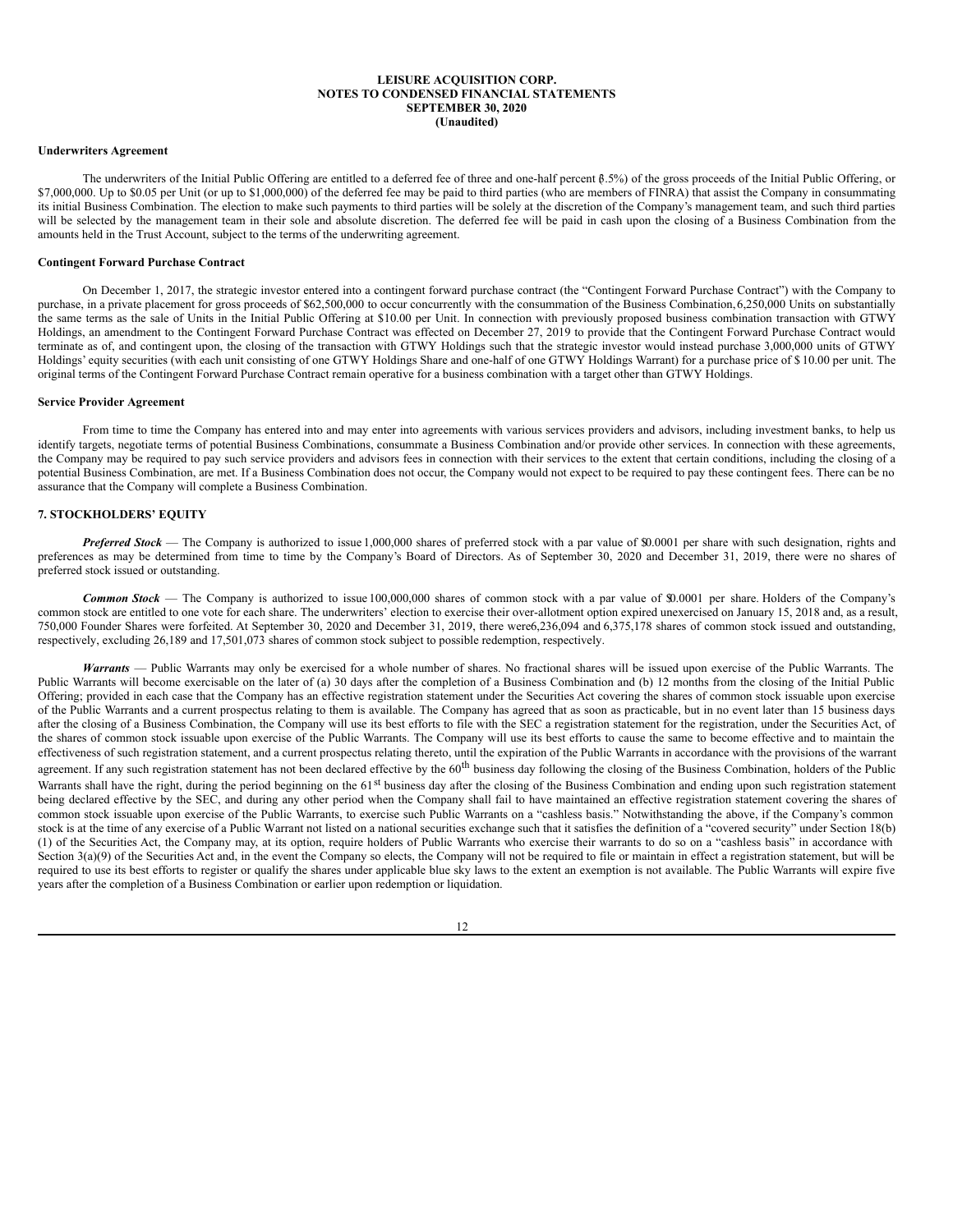The Company may redeem the Public Warrants:

- in whole and not in part;
- at a price of \$0.01 per warrant;
- at any time during the exercise period;
- upon a minimum of 30 days' prior written notice of redemption;
- if, and only if, the last sale price of the Company's common stock equals or exceeds \$18.00 per share for any 20 trading days within a 30-trading day period ending on the third business day prior to the date on which the Company sends the notice of redemption to the warrant holders; and
- if, and only if, there is a current registration statement in effect with respect to the shares of common stock underlying such warrants.

If the Company calls the Public Warrants for redemption, management will have the option to require all holders that wish to exercise the Public Warrants to do so on a "cashless basis," as described in the warrant agreement.

The exercise price and number of shares of common stock issuable upon exercise of the warrants may be adjusted in certain circumstances including in the event of a stock dividend, or recapitalization, reorganization, merger or consolidation. However, the warrants will not be adjusted for issuance of common stock at a price below its exercise price. Additionally, in no event will the Company be required to net cash settle the warrants. If the Company is unable to complete a Business Combination within the Combination Period and the Company liquidates the funds held in the Trust Account, holders of warrants will not receive any of such funds with respect to their warrants, nor will they receive any distribution from the Company's assets held outside of the Trust Account with the respect to such warrants. Accordingly, the warrants may expire worthless.

### **8. FAIR VALUE MEASUREMENTS**

The Company follows the guidance in ASC 820 for its financial assets and liabilities that are re-measured and reported at fair value at each reporting period, and nonfinancial assets and liabilities that are re-measured and reported at fair value at least annually.

The fair value of the Company's financial assets and liabilities reflects management's estimate of amounts that the Company would have received in connection with the sale of the assets or paid in connection with the transfer of the liabilities in an orderly transaction between market participants at the measurement date. In connection with measuring the fair value of its assets and liabilities, the Company seeks to maximize the use of observable inputs (market data obtained from independent sources) and to minimize the use of unobservable inputs (internal assumptions about how market participants would price assets and liabilities). The following fair value hierarchy is used to classify assets and liabilities based on the observable inputs and unobservable inputs used in order to value the assets and liabilities:

- Level 1: Quoted prices in active markets for identical assets or liabilities. An active market for an asset or liability is a market in which transactions for the asset or liability occur with sufficient frequency and volume to provide pricing information on an ongoing basis.
- Level 2: Observable inputs other than Level 1 inputs. Examples of Level 2 inputs include quoted prices in active markets for similar assets or liabilities and quoted prices for identical assets or liabilities in markets that are not active.
- Level 3: Unobservable inputs based on our assessment of the assumptions that market participants would use in pricing the asset or liability.

The following table presents information about the Company's assets that are measured at fair value on a recurring basis at September 30, 2020 and December 31, 2019, and indicates the fair value hierarchy of the valuation inputs the Company utilized to determine such fair value:

| <b>Description</b>                                   | Level | September 30,<br>2020 | December 31,<br>2019 |
|------------------------------------------------------|-------|-----------------------|----------------------|
| Assets:                                              |       |                       |                      |
| Cash and marketable securities held in Trust Account |       | 13.187.558            | 195, 312, 177        |
|                                                      |       |                       |                      |

# **9. SUBSEQUENT EVENTS**

The Company evaluates subsequent events and transactions that occur after the balance sheet date up to the date that the condensed financial statements were issued. Based upon this review, other than as described below, the Company did not identify any subsequent events that would have required adjustment or disclosure in the condensed financial statements.

On October 26, 2020, the Company entered into a second amendment to its expense advancement agreement with the Funding Parties dated December 1, 2017, as amended, to increase the total amount of advances available to the Company under the agreement by \$75,000 such that an aggregate of \$200,000 was available for drawdown following the amendment. The Company issued unsecured promissory notes in October 2020 pursuant to the agreement, as amended, which cover an initial aggregate drawdown amount of \$75,000 and a maximum aggregate amount of \$200,000. Amounts up to the aggregate maximum amount may and are expected to be drawn down from time to time by the Company to fund its working capital requirements.

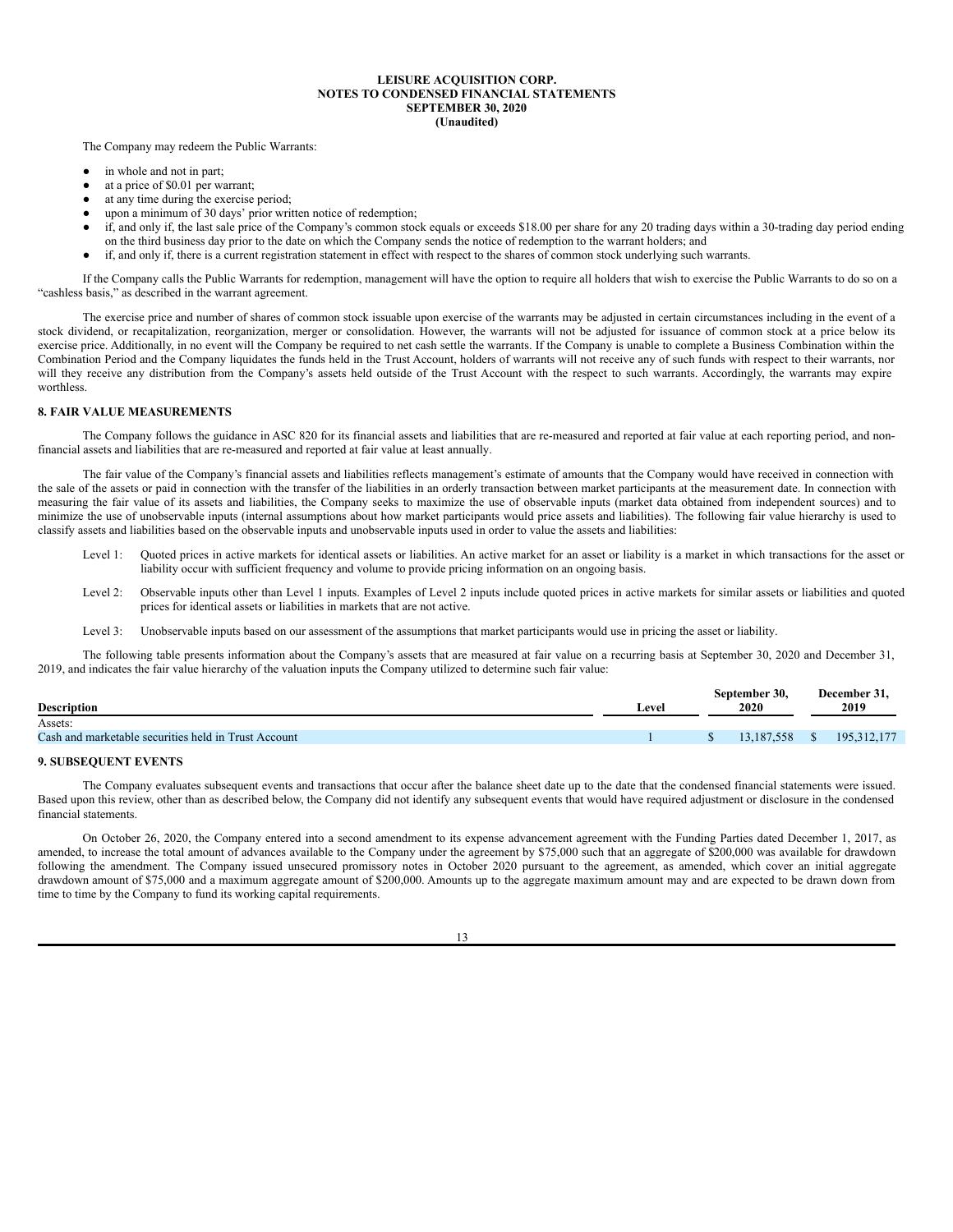### **ITEM 2. MANAGEMENT'S DISCUSSION AND ANALYSIS OF FINANCIAL CONDITION AND RESULTS OF OPERATIONS**

References in this report (the "Quarterly Report") to "we," "us" or the "Company" refer to Leisure Acquisition Corp. References to our "management" or our "management team" refer to our officers and directors, references to the "sponsors" refer, collectively, to Hydra Management, LLC (the "Hydra Sponsor") and Matthews Lane Capital Partners LLC (the "Matthews Lane Sponsor"), and references to the "strategic investor" or "HG Vora" refer to HG Vora Capital Management LLC on behalf of one or more funds or accounts managed by it. The following discussion and analysis of the Company's financial condition and results of operations should be read in conjunction with the financial statements and the notes thereto contained elsewhere in this Quarterly Report. Certain information contained in the discussion and analysis set forth below includes forward-looking statements that involve risks and uncertainties.

### **Special Note Regarding Forward-Looking Statements**

This Quarterly Report includes "forward-looking statements" within the meaning of Section 27A of the Securities Act of 1933 and Section 21E of the Exchange Act that are not historical facts, and involve risks and uncertainties that could cause actual results to differ materially from those expected and projected. All statements, other than statements of historical fact included in this Form 10-Q including, without limitation, statements in this "Management's Discussion and Analysis of Financial Condition and Results of Operations" regarding the Company's financial position, business strategy and the plans and objectives of management for future operations, are forward-looking statements. Words such as "expect," "believe," "anticipate," "intend," "estimate," "seek" and variations and similar words and expressions are intended to identify such forward-looking statements. Such forward-looking statements relate to future events or future performance, but reflect management's current beliefs, based on information currently available. A number of factors could cause actual events, performance or results to differ materially from the events, performance and results discussed in the forward-looking statements. For information identifying important factors that could cause actual results to differ materially from those anticipated in the forward-looking statements, please refer to the Risk Factors section of the Company's Annual Report on Form 10-K filed with the U.S. Securities and Exchange Commission (the "SEC"). The Company's securities filings can be accessed on the EDGAR section of the SEC's website at www.sec.gov. Except as expressly required by applicable securities law, the Company disclaims any intention or obligation to update or revise any forward-looking statements whether as a result of new information, future events or otherwise.

### **Overview**

We are a blank check company incorporated on September 11, 2017 in Delaware and formed for the purpose of effecting a merger, capital stock exchange, asset acquisition, stock purchase, recapitalization, reorganization or similar business combination with one or more target businesses. We intend to effectuate our Business Combination using cash from the proceeds of our Initial Public Offering, the sale of the Private Placement Warrants that occurred simultaneously with the completion of our Initial Public Offering, the sale of the Private Placement Units under the Contingent Forward Purchase Contract, if any, our capital stock, debt or a combination of cash, stock and debt.

The issuance of additional shares of our stock in a Business Combination:

- may significantly dilute the equity interest of investors;
- may subordinate the rights of holders of our common stock if preferred stock is issued with rights senior to those afforded our common stock;
- could cause a change in control if a substantial number of shares of our common stock is issued, which may affect, among other things, our ability to use our net operating loss carry forwards, if any, and could result in the resignation or removal of our present officers and directors;
- may have the effect of delaying or preventing a change of control of us by diluting the stock ownership or voting rights of a person seeking to obtain control of us; and
- may adversely affect prevailing market prices for our common stock and/or warrants.

Similarly, if we issue debt securities, it could result in:

- default and foreclosure on our assets if our operating revenues after an initial Business Combination are insufficient to repay our debt obligations;
- acceleration of our obligations to repay the indebtedness even if we make all principal and interest payments when due if we breach certain covenants that require the maintenance of certain financial ratios or reserves without a waiver or renegotiation of that covenant;
- our immediate payment of all principal and accrued interest, if any, if the debt security is payable on demand;
- our inability to obtain necessary additional financing if the debt security contains covenants restricting our ability to obtain such financing while the debt security is outstanding;
- our inability to pay dividends on our common stock;
- using a substantial portion of our cash flow to pay principal and interest on our debt, which will reduce the funds available for dividends on our common stock if declared, our ability to pay expenses, make capital expenditures and acquisitions, and fund other general corporate purposes;
- limitations on our flexibility in planning for and reacting to changes in our business and in the industry in which we operate;
- increased vulnerability to adverse changes in general economic, industry and competitive conditions and adverse changes in government regulation;
- limitations on our ability to borrow additional amounts for expenses, capital expenditures, acquisitions, debt service requirements, and execution of our strategy; and other purposes and other disadvantages compared to our competitors who have less debt.
-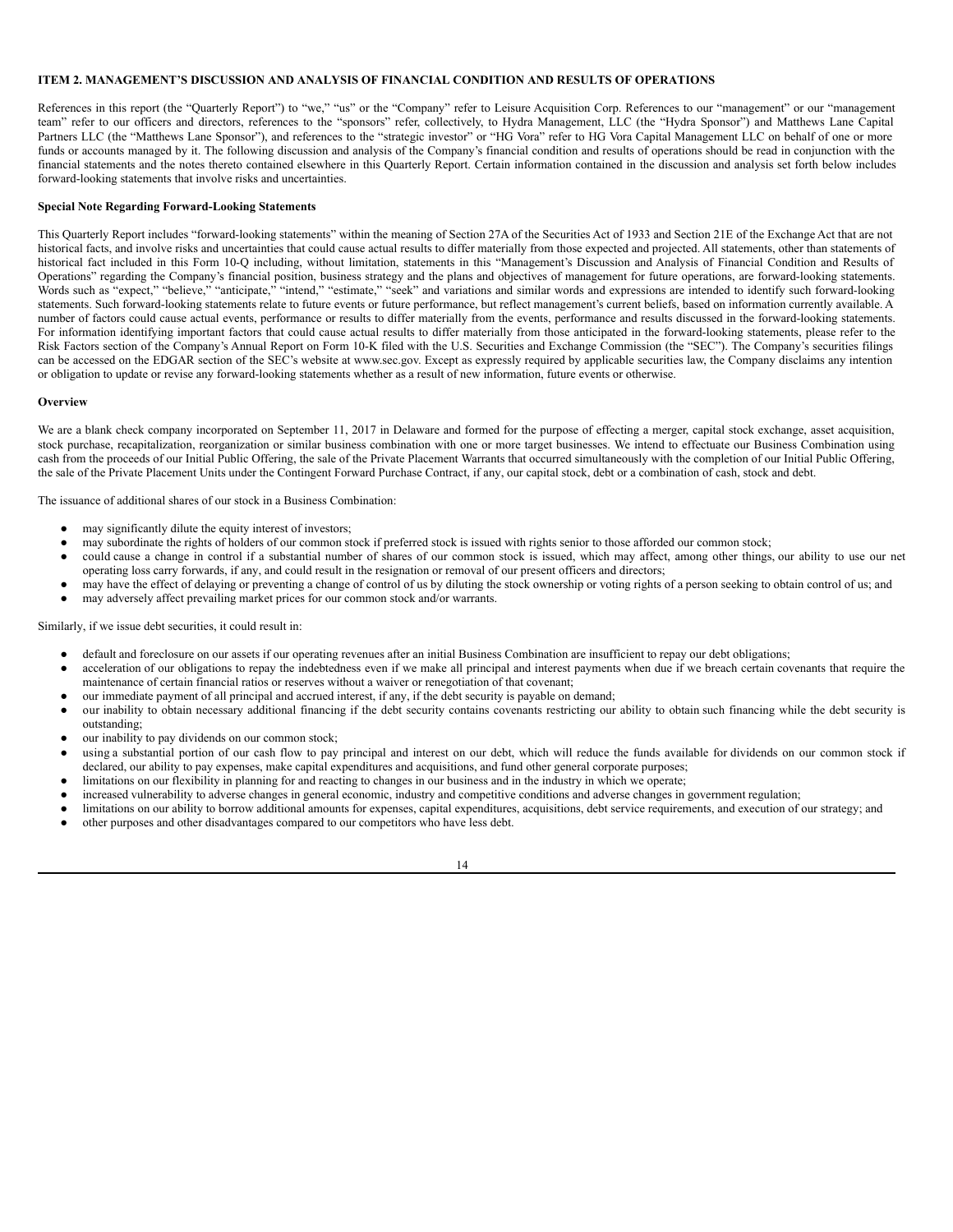We are incurring significant costs in the pursuit of our acquisition plans. We cannot assure you that our plans to complete a Business Combination will be successful.

### **Recent Developments**

On November 26, 2019, the Company held a special meeting of stockholders at which our stockholders approved extending our Combination Period deadline from December 5, 2019 to April 5, 2020 (the "First Extension"). Our public stockholders were able to elect to redeem their shares in connection with the First Extension for a pro rata portion of the amount then on deposit in the Trust Account (\$10.00 per share, plus any pro rata interest earned on the funds held in the Trust Account and not previously released to us to pay franchise and income taxes). With respect to public shares not redeemed in connection with the Special Meeting, we agreed to make Contributions of \$0.03 for each public share that was not redeemed by stockholders for each of the four monthly periods covered by the extension (commencing on December 6, 2019 through the end of the First Extension), subject to certain conditions. The number of shares of redeemed by public stockholders in connection with the First Extension was 1,123,749 for an aggregate cash redemption amount of \$11,583,473.

On December 5, 2019, the Company entered into the Expense Advancement Agreement with GTWY Holdings pursuant to which GTWY Holdings committed to provide \$566,288 to fund Contributions to the Trust Account, representing the amount needed to fund the first monthly Contribution during the First Extension. The Company drew down the full amount under the Expense Advancement Agreement to fund the required Contribution to the Trust Account for the period December 6, 2019 to January 5, 2020 by issuing an unsecured promissory note to GTWY Holdings. The note does not bear interest. If we complete our initial business combination, the amount borrowed under the Expense Advancement Agreement would be repaid out of the proceeds of the Trust Account released to it. Otherwise, amounts borrowed under the Expense Advancement Agreement would be repaid only out of funds held outside the Trust Account. Amounts borrowed pursuant to the Expense Advancement Agreement were deposited to the Trust Account on December 6, 2019.

On January 6, 2020, the Company deposited \$566,288 to the Trust Account to fund the required Contribution to the Trust Account for the period January 6, 2020 to February 5, 2020.

On January 15, 2020, we drew down \$1,000,000 under the Expense Advancement Agreement with our sponsors and strategic investor dated December 1, 2017 to fund general corporate purposes in exchange for issuing unsecured promissory notes. The holders had the option to convert the promissory notes into warrants at a price of \$1.00 per warrant subject to the same terms and conditions as private placement warrants. The notes were converted into warrants on June 25, 2020. Notes issued under the Expense Advancement Agreement do not bear interest. If we complete an initial business combination, we would repay amounts borrowed under the Expense Advancement Agreement out of the proceeds of the Trust Account released to it; provided, however, that the sponsors and strategic investor have the option to convert promissory notes into warrants at a price of \$1.00 per warrant subject to the same terms and conditions as our private placement warrants. Otherwise, amounts borrowed under the Expense Advancement Agreement would be repaid only out of funds held outside the Trust Account. The expense advancement agreement was amended to increase the total amount of advances available to us under the agreement by \$125,000 on June 29, 2020 and by an additional \$75,000 on October 26, 2020, for a total of \$200,000, of which the Company drew down \$75,000 in October 2020 and \$125,000 remains available for drawdown.

On each of February 4, 2020 and March 4, 2020, we deposited \$566,288 into the Trust Account to fund the required Contribution to the Trust Account for the remaining monthly periods covered by the Extension.

On March 26, 2020, we held a special meeting pursuant to which our stockholders approved extending the Combination Period from April 5, 2020 to June 30, 2020 (the "Second Extension Date"). In connection with the approval of the extension, stockholders elected to redeem an aggregate of 16,837,678 shares of our common stock. As a result, an aggregate of \$176,283,492 (or approximately \$10.47 per share) was released from our Trust Account to pay such stockholders. Of the amount paid to redeeming stockholders, \$136,283,492 was paid as of March 31, 2020 and the balance of \$40,000,000 was paid on April 1, 2020.

On June 26, 2020, we held a special meeting pursuant to which our stockholders approved extending the Combination Period from June 30, 2020 to December 1, 2020 (the "Third Extension Date"). In connection with the approval of the extension, stockholders elected to redeem an aggregate of 776,290 shares of our common stock. As a result, an aggregate of \$8,099,292 (or approximately \$10.43 per share) was released from our Trust Account to pay such stockholders and 6,262,283 shares of common stock are now issued and outstanding.

On July 16, 2020, we elected to terminate the Agreement and Plan of Merger, dated December 27, 2019 (the "Merger Agreement"), with GTWY Holdings, and a related subsidiary, GTWY Merger Sub Corp. Pursuant to its terms, we had the ability to terminate the Merger Agreement to the extent the business combination had not been completed by July 15, 2020.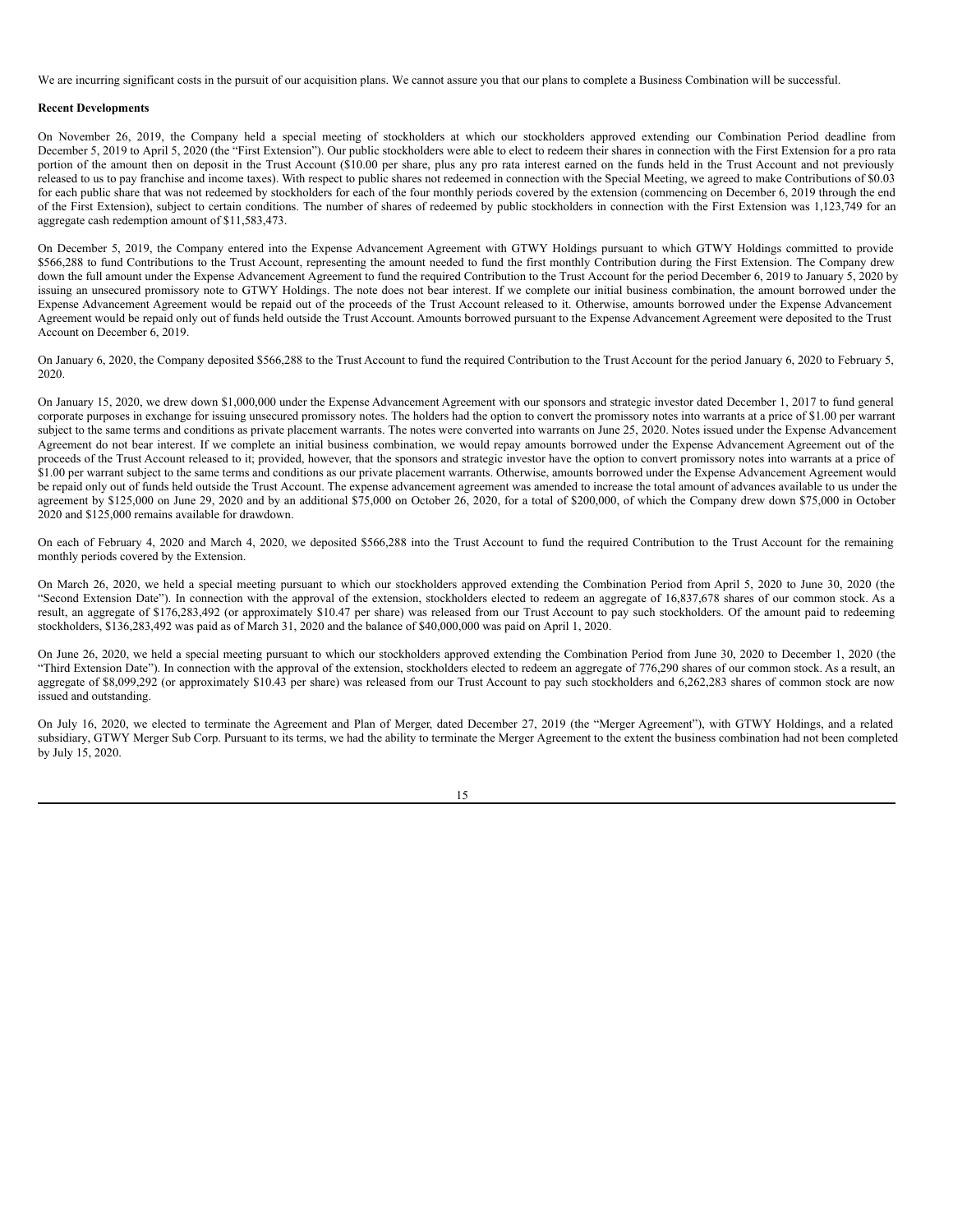We are incurring significant costs in the pursuit of its acquisition plans. We may be required to seek additional resources in the future to fund general corporate purposes and cannot assure you that our plans to complete the Transactions will be successful.

### **Special Meeting to Extend Combination Period**

We have scheduled a special meeting in lieu of the 2020 annual meeting of stockholders for November 24, 2020, pursuant to which, among other matters, we will seek stockholder approval to extend the Combination Period from December 1, 2020 to June 30, 2021 (the "Extension Meeting"). Our public stockholders will be able to elect to redeem their shares in connection with the Extension Meeting for a pro rata portion of the amount then on deposit in the Trust Account (\$10.00 per share, plus any deposits made into the Trust Account for extension payments and any pro rata interest earned on the funds held in the Trust Account and not previously released to us to pay franchise and income taxes). If we do not obtain stockholder approval and is unable to complete a Business Combination by December 1, 2020, we would wind up its affairs and liquidate.

### **Results of Operations**

Our only activities from inception through September 30, 2020 were organizational activities and those necessary to prepare for the Initial Public Offering, identifying a target for our Business Combination and activities in connection with the announced and subsequently terminated acquisition of GTWY Holdings. We do not expect to generate any operating revenues until after the completion of our Business Combination. We generate non-operating income in the form of interest income on marketable securities. We are incurring expenses as a result of being a public company (for legal, financial reporting, accounting and auditing compliance), as well as for due diligence and transaction expenses in connection with completing a Business Combination.

For the three months ended September 30, 2020, we had a net income of \$218,823, which consists interest income on marketable securities held in the Trust Account of \$1,840, offset by operating costs of \$287,254 and a benefit for income taxes of \$504,237.

For the nine months ended September 30, 2020, we had a net income of \$2,479,203, which consists of the forgiveness of previously recorded professional fees of \$3,298,207 and interest income on marketable securities held in the Trust Account of \$719,353, offset by operating costs of \$1,274,109 and a provision for income taxes of \$264,248.

For the three months ended September 30, 2019, we had net income of \$489,723, which consists of interest income on marketable securities held in the Trust Account of \$1,107,955, offset by unrealized loss on marketable securities held in our Trust Account of \$19,496 and operating costs of \$584,418 and a provision for income taxes of \$14,318.

For the nine months ended September 30, 2019, we had net income of \$1,684,538, which consists of interest income on marketable securities held in the Trust Account of \$3,497,481 and an unrealized gain on marketable securities held in our Trust Account of \$42,475, offset by operating costs of \$1,399,530 and a provision for income taxes of \$455,888.

### **Liquidity and Capital Resources**

As of September 30, 2020, we had marketable securities held in the Trust Account of \$13,187,558 (including \$413,254 of interest income) consisting of U.S. treasury bills with a maturity of 180 days or less. Interest income on the Trust Account will be used by us to pay franchise and income taxes. Through September 30, 2020, we withdrew \$1,834,842 of interest earned on the Trust Account to pay franchise and income taxes, of which \$160,050 was withdrawn during the nine months ended September 30, 2020.

We intend to use substantially all of the funds held in the Trust Account, including any amounts representing interest earned on the Trust Account (less deferred underwriting commissions and interest income that is used to pay franchise and income taxes) to complete our Business Combination. To the extent that our capital stock or debt is used, in whole or in part, as consideration to complete our Business Combination, the remaining proceeds held in the Trust Account will be used as working capital to finance the operations of the target business or businesses, make other acquisitions and pursue our growth strategies.

As of September 30, 2020, we had cash of \$53,492 held outside the Trust Account. We intend to use the funds held outside the Trust Account primarily to identify and evaluate target businesses, perform business due diligence on prospective target businesses, travel to and from the offices, plants or similar locations of prospective target businesses or their representatives or owners, review corporate documents and material agreements of prospective target businesses, and structure, negotiate and complete a Business Combination, and we have also used such funds to make Contributions to the Trust Account in connection with the First Extension (see "Recent Developments" above).

For the nine months ended September 30, 2020, cash used in operating activities was \$468,847. Net income of \$2,479,203 includes interest earned on marketable securities held in the Trust Account of \$719,353 and the forgiveness of previously recorded professional fees in the amount of \$3,298,207. Changes in operating assets and liabilities provided \$1,069,510 of cash from operating activities.

For the nine months ended September 30, 2019, cash used in operating activities was \$999,036. Net income of \$1,684,538 was impacted by interest earned on marketable securities held in the Trust Account of \$3,497,481, an unrealized gain on marketable securities held in our Trust Account of \$42,475 and a deferred tax provision of \$7,156. Changes in operating assets and liabilities provided \$849,226 of cash from operating activities.

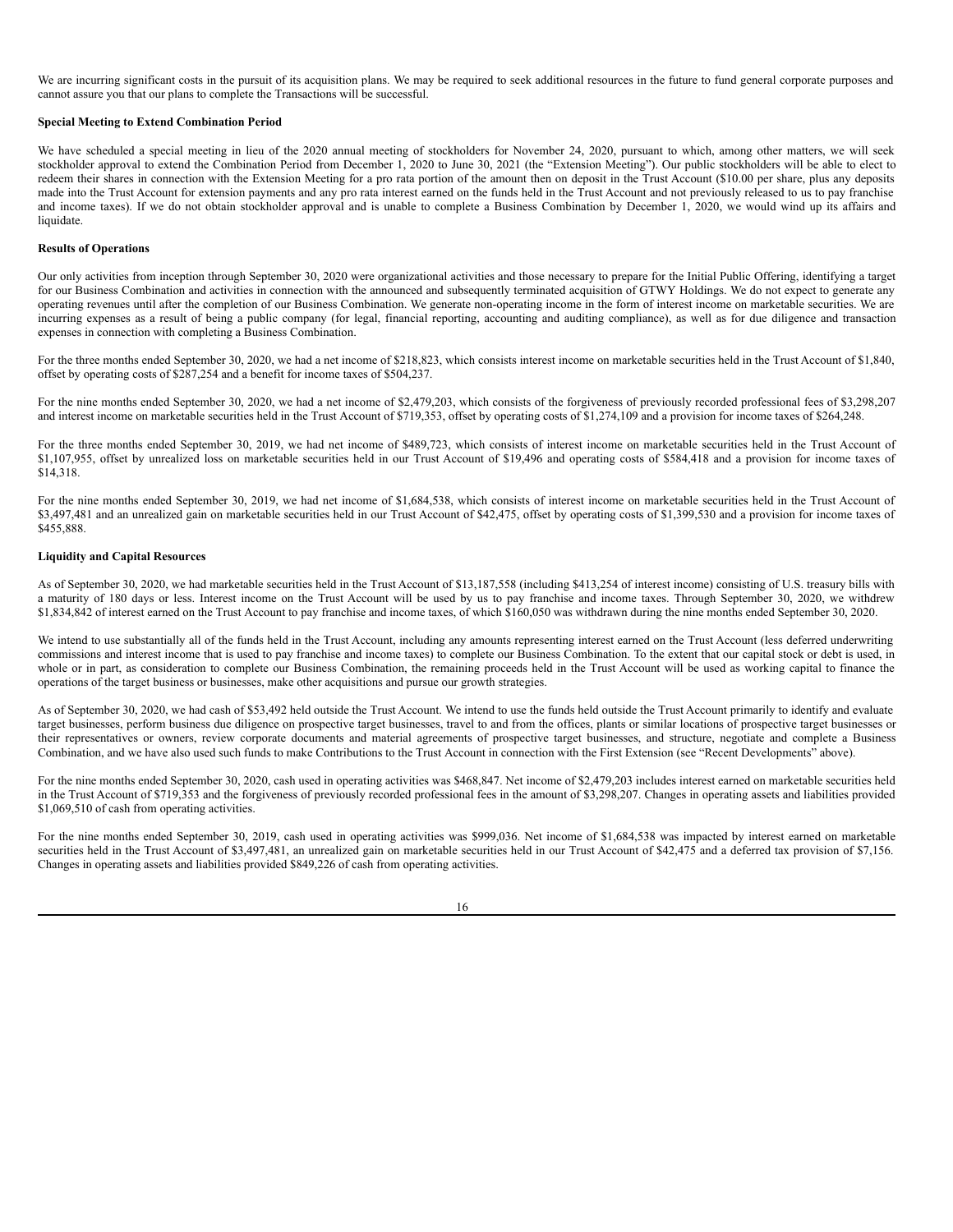On December 5, 2019, the Company entered into the Expense Advancement Agreement with GTWY Holdings pursuant to which GTWY Holdings committed to provide \$566,288 to fund Contributions to the Trust Account. representing the amount needed to fund the first monthly Contribution during the First Extension. The Company drew down the full amount under the Expense Advancement Agreement to fund the required Contribution to the Trust Account for the period December 6, 2019 to January 5, 2020 by issuing an unsecured promissory note to GTWY Holdings. The note does not bear interest. If we complete our initial Business Combination, the amount borrowed under the Expense Advancement Agreement would be repaid out of the proceeds of the Trust Account released to it. Otherwise, amounts borrowed under the Expense Advancement Agreement would be repaid only out of funds held outside the Trust Account. Amounts borrowed pursuant to the Expense Advancement Agreement were deposited to the Trust Account on December 6, 2019.

On December 1, 2017, HG Vora entered into a Contingent Forward Purchase Contract with us to purchase, in a private placement for gross proceeds of \$62,500,000 to occur concurrently with the consummation of our Business Combination, 6,250,000 Units on the same terms as the sale of Units in the Initial Public Offering at \$10.00 per unit. The funds from the sale of the Private Placement Units may be used as part of the consideration to the sellers in the Business Combination; any excess funds from the Private Placement Units may be used for working capital in the post-transaction company. This commitment is independent of the percentage of stockholders electing to redeem their shares and provides us with an increased minimum funding level for the Business Combination. HG Vora's obligation to purchase our Units under the Contingent Forward Purchase contract is contingent upon, among other things, HG Vora approving the Business Combination, which approval can be withheld for any reason. In connection with previously proposed business combination transaction with GTWY Holdings, an amendment to the Contingent Forward Purchase Contract was effected on December 27, 2019 to provide that the Contingent Forward Purchase Contract would terminate as of, and contingent upon, the closing of the transaction with GTWY Holdings such that the strategic investor would instead purchase 3,000,000 units of GTWY Holdings' equity securities (with each unit consisting of one GTWY Holdings Share and one-half of one GTWY Holdings Warrant) for a purchase price of \$10.00 per unit. The original terms of the Contingent Forward Purchase Contract remain operative for a business combination with a target other than GTWY Holdings.

In order to fund working capital deficiencies or finance transaction costs in connection with a Business Combination, the Hydra Sponsor, an affiliate of the Matthews Lane Sponsor and HG Vora (the "Funding Parties") loaned an aggregate of \$1,000,000 to the Company, in accordance with unsecured promissory notes issued on January 15, 2020 to the Funding Parties, pursuant to an expense advance agreement dated December 1, 2017 which were subsequently converted by the holders into warrants on June 25, 2020. The expense advancement agreement was amended to increase the total amount of advances available to the Company under the agreement by \$125,000 on June 29, 2020 and by an additional \$75,000 on October 26, 2020, for a total of \$200,000, of which the Company drew down \$75,000 in October 2020. The Funding Parties may, but are not obligated to, loan the Company additional funds from time to time or at any time, as may be required ("Working Capital Loans"). Under the expense advancement agreement, Working Capital Loans would either be paid upon completion of a Business Combination, without interest, or, at the holder's discretion, could be converted into warrants at a price of \$1.00 per warrant. The warrants would be identical to the Private Placement Warrants. In the event that a Business Combination does not close, the Company may use a portion of the proceeds held outside the Trust Account to repay the Working Capital Loans, but no proceeds held in the Trust Account would be used to repay the Working Capital Loans. As of September 30, 2020, there were no amounts outstanding under the Working Capital Loans (the \$1,000,000 previously loaned by the Funding Parties having been converted into warrants on June 25, 2020). As noted above, an aggregate of \$75,000 in Working Capital Loans became outstanding subsequent to the end of the quarter in October 2020.

As of September 30, 2020, we had \$53,492 in our operating bank accounts, \$13,187,558 in securities held in the Trust Account to be used for a Business Combination or to repurchase or redeem its common stock in connection therewith and working capital deficit of \$224,608, which excludes \$125,677 of income taxes payable that will be paid from interest earned on the Trust Account.

We will need to raise additional capital through loans or additional investments from our sponsors, HG Vora, stockholders, officers, directors, or third parties. Our sponsors and HG Vora may, but are not obligated to, loan us funds, from time to time or at any time, in whatever amount they deem reasonable in their sole discretion, to meet our working capital needs. Accordingly, we may not be able to obtain additional financing. If we are unable to raise additional capital, we may be required to take additional measures to conserve liquidity, which could include, but not necessarily be limited to, curtailing operations, suspending the pursuit of a potential transaction, and reducing overhead expenses. We cannot provide any assurance that new financing will be available to us on commercially acceptable terms, if at all. These conditions raise substantial doubt about our ability to continue as a going concern through December 1, 2020, the date that we will be required to cease all operations, except for the purpose of winding up, if a Business Combination is not consummated. These financial statements do not include any adjustments relating to the recovery of the recorded assets or the classification of the liabilities that might be necessary should we be unable to continue as a going concern.

### **Off-Balance Sheet Financing Arrangements**

As of September 30, 2020, we have no obligations, assets or liabilities which would be considered off-balance sheet arrangements. We do not participate in transactions that create relationships with unconsolidated entities or financial partnerships, often referred to as variable interest entities, which would have been established for the purpose of facilitating off-balance sheet arrangements. We have not entered into any off-balance sheet financing arrangements, established any special purpose entities, guaranteed any debt or commitments of other entities, or purchased any non-financial assets.

### **Contractual Obligations**

As of September 30, 2020, we do not have any long-term debt, capital lease obligations, operating lease obligations or long-term liabilities, other than an agreement dated December 1, 2017 to pay our Hydra sponsor a monthly fee of up to \$10,000 for office space, utilities and secretarial and administrative support provided to us until the earlier of the completion of the Business Combination and our liquidation. We began incurring these fees on December 1, 2017. Effective September 30, 2020, Hydra Sponsor agreed to stop charging the Company the monthly administrative fee and forgave the \$71,000 outstanding balance due under the agreement.

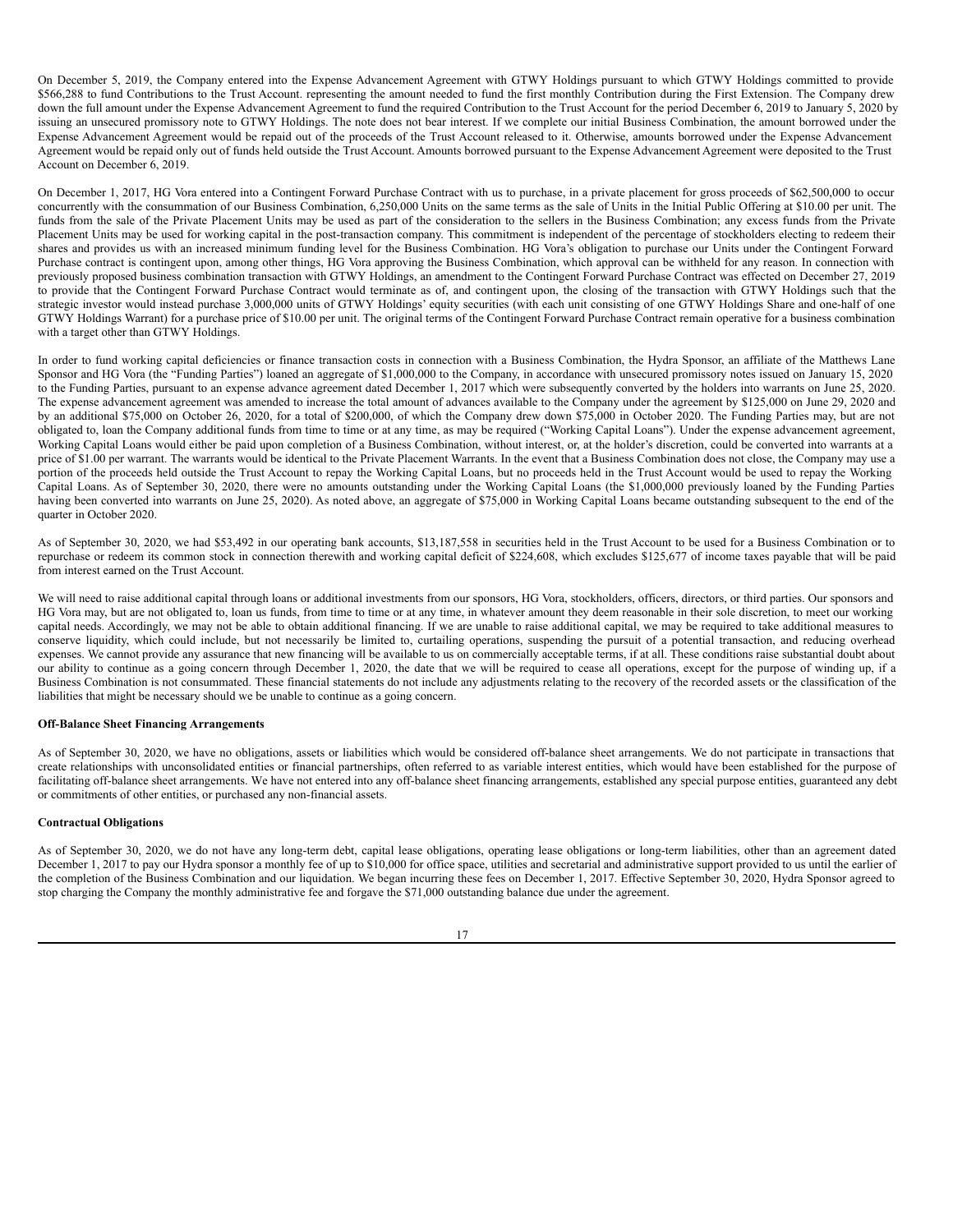The underwriters are entitled to underwriting discounts and commissions of 5.5%, of which 2.0% (\$4,000,000) was paid at the closing of the Initial Public Offering, and 3.5% (\$7,000,000) was deferred. The deferred discount will become payable to the underwriters from the amounts held in the Trust Account solely in the event that we complete a Business Combination, subject to the terms of the underwriting agreement. The underwriters are not entitled to any interest accrued on the deferred discount.

### **Critical Accounting Policies**

The preparation of condensed financial statements and related disclosures in conformity with accounting principles generally accepted in the United States of America requires management to make estimates and assumptions that affect the reported amounts of assets and liabilities, disclosure of contingent assets and liabilities at the date of the financial statements, and income and expenses during the periods reported. Actual results could materially differ from those estimates. We have identified the following critical accounting policies:

### *Common Stock Subject to Possible Redemption*

We account for our common stock subject to possible conversion in accordance with the guidance in Accounting Standards Codification ("ASC") Topic 480 "Distinguishing Liabilities from Equity." Common stock subject to mandatory redemption is classified as a liability instrument and is measured at fair value. Conditionally redeemable common stock (including common stock that features redemption rights that are either within the control of the holder or subject to redemption upon the occurrence of uncertain events not solely within our control) is classified as temporary equity. At all other times, common stock is classified as stockholders' equity. Our common stock features certain redemption rights that are considered to be outside of our control and subject to occurrence of uncertain future events. Accordingly, common stock subject to possible redemption is presented at redemption value as temporary equity, outside of the stockholders' equity section of our condensed balance sheets.

#### *Net Loss Per Common Share*

We apply the two-class method in calculating earnings per share. Common stock subject to possible redemption which is not currently redeemable and is not redeemable at fair value, has been excluded from the calculation of basic net loss per common share since such shares, if redeemed, only participate in their pro rata share of the Trust Account earnings. Our net income is adjusted for the portion of income that is attributable to common stock subject to possible redemption, as these shares only participate in the earnings of the Trust Account and not our income or losses.

#### **Recent Accounting Standards**

Management does not believe that any recently issued, but not yet effective, accounting standards, if currently adopted, would have a material effect on our condensed financial statements.

### **ITEM 3. QUANTITATIVE AND QUALITATIVE DISCLOSURES ABOUT MARKET RISK**

Following the consummation of our Initial Public Offering, we invested the funds held in the Trust Account in money market funds meeting certain conditions under Rule 2a-7 under the Investment Company Act, which invest solely in United States Treasuries. Due to the short-term nature of the money market fund's investments, we do not believe that there will be an associated material exposure to interest rate risk.

We have not engaged in any hedging activities since our inception. We do not expect to engage in any hedging activities with respect to the market risk to which we are exposed.

### **ITEM 4. CONTROLS AND PROCEDURES**

Disclosure controls and procedures are controls and other procedures that are designed to ensure that information required to be disclosed in our reports filed or submitted under the Exchange Act is recorded, processed, summarized and reported within the time periods specified in the SEC's rules and forms. Disclosure controls and procedures include, without limitation, controls and procedures designed to ensure that information required to be disclosed in our reports filed or submitted under the Exchange Act is accumulated and communicated to our management, including our Chief Executive Officer and Chief Financial Officer, to allow timely decisions regarding required disclosure.

### *Evaluation of Disclosure Controls and Procedures*

As required by Rules 13a-15 and 15d-15 under the Exchange Act, our Chief Executive Officer and Chief Financial Officer carried out an evaluation of the effectiveness of the design and operation of our disclosure controls and procedures as of September 30, 2020. Based upon their evaluation, our Chief Executive Officer and Chief Financial Officer concluded that our disclosure controls and procedures (as defined in Rules 13a-15 (e) and 15d-15 (e) under the Exchange Act) were effective.

### *Changes in Internal Control Over Financial Reporting*

During the most recently completed fiscal quarter, there has been no change in our internal control over financial reporting that has materially affected, or is reasonably likely to materially affect, our internal control over financial reporting.

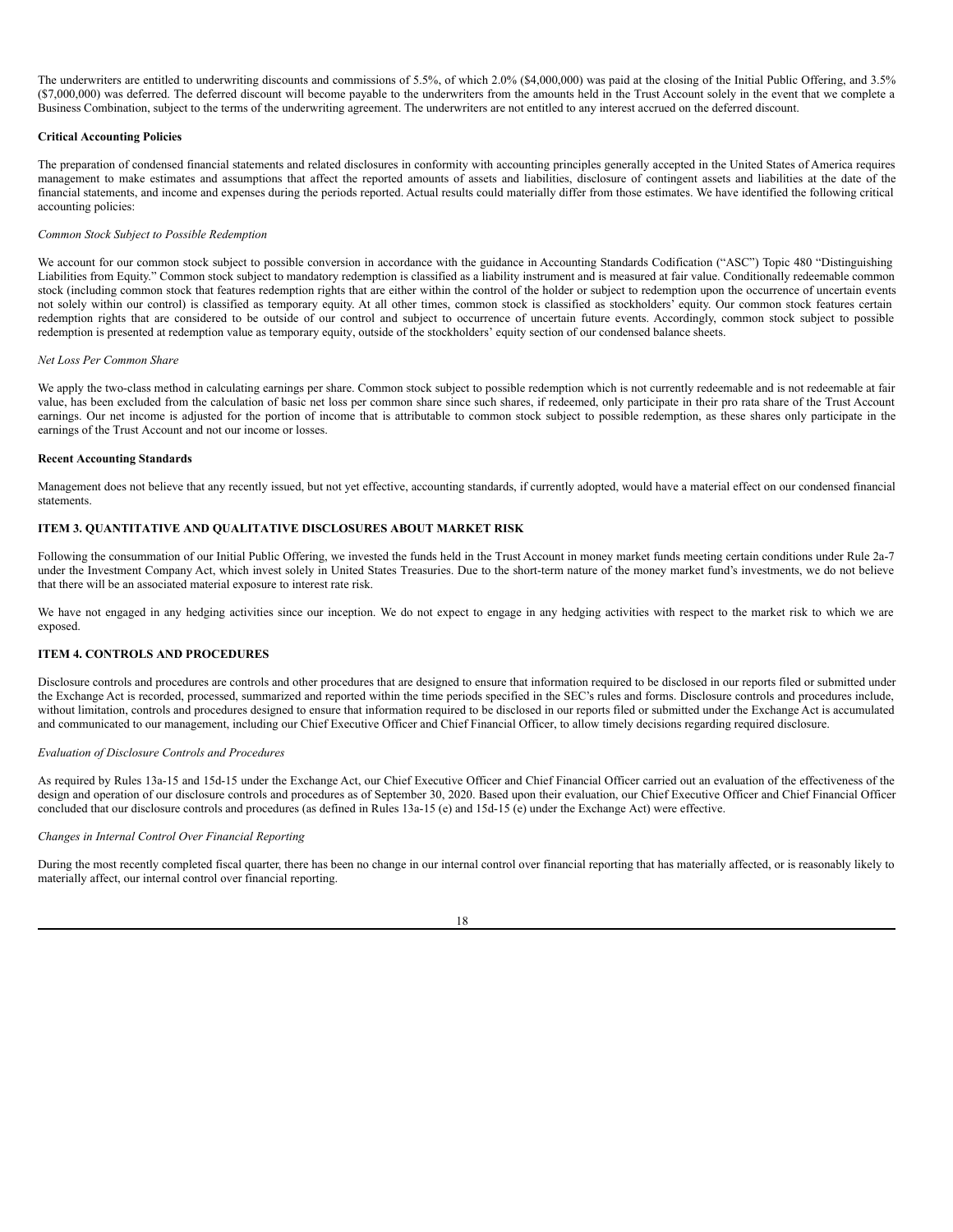### **PART II - OTHER INFORMATION**

### **ITEM 1. LEGAL PROCEEDINGS.**

### None.

### **ITEM 1A. RISK FACTORS.**

Except as described below, factors that could cause our actual results to differ materially from those in this Quarterly Report are any of the risks described in our Annual Report on Form 10-K filed with the SEC. Any of these factors could result in a significant or material adverse effect on our results of operations or financial condition. Additional risk factors not presently known to us or that we currently deem immaterial may also impair our business or results of operations. As of the date of this Quarterly Report, there have been no material changes to the risk factors disclosed in our Annual Report on Form 10-K filed with the SEC.

#### Our search for a business combination, and any target business with which we ultimately consummate a business combination, may be materially adversely affected by the *recent coronavirus ("COVID-19") outbreak.*

On March 11, 2020, the World Health Organization officially declared the outbreak of the COVID-19 a "pandemic." The outbreak of COVID-19 has resulted in a widespread health crisis, adversely affecting economies and financial markets worldwide. The business of any potential target business with which we consummate a business combination could be materially and adversely affected by the COVID-19 outbreak. Furthermore, we may be unable to complete a business combination if continued concerns relating to COVID-19 restrict travel, limit the ability to have meetings with potential investors or the target company's personnel, vendors and services providers are unavailable to negotiate and consummate a transaction in a timely manner. The extent to which COVID-19 impacts our search for a business combination, or the completion of a transaction with a potential target business, will depend on future developments, which are highly uncertain and cannot be predicted, including new information which may emerge concerning the severity of COVID-19 and the actions to contain COVID-19 or treat its impact, among others. If the disruptions posed by COVID-19, including its impact on the economy and financial markets, continue for an extensive period of time, our ability to consummate a business combination, or the operations of a target business with which we ultimately consummate a business combination, may be materially adversely affected.

### The securities in which we invest the funds held in the Trust Account could bear a negative rate of interest, which could reduce the value of the assets held in trust such *that the per-share redemption amount received by public stockholders may be less than \$10.00 per share.*

The proceeds held in the Trust Account are invested only in U.S. government treasury obligations with a maturity of 185 days or less or in money market funds meeting certain conditions under Rule 2a-7 under the Investment Company Act, which invest only in direct U.S. government treasury obligations. While short-term U.S. government treasury obligations currently yield a positive rate of interest, they have briefly yielded negative interest rates in recent years. Central banks in Europe and Japan pursued interest rates below zero in recent years, and the Open Market Committee of the Federal Reserve has not ruled out the possibility that it may in the future adopt similar policies in the United States. In the event that we are unable to complete our initial business combination or make certain amendments to our Amended and Restated Certificate of Incorporation, our public stockholders are entitled to receive their pro-rata share of the proceeds held in the Trust Account, plus any interest income not released to us, net of taxes payable. Negative interest rates could impact the per-share redemption amount that may be received by public stockholders.

### Nasdaq may delist our securities from trading on its exchange, which could limit investors' ability to make transactions in our securities and subject us to additional trading *restrictions.*

We cannot assure you that our securities will continue to be listed on Nasdaq in the future or prior to our Business Combination. In order to continue listing our securities on Nasdaq prior to our Business Combination, we must maintain certain financial, distribution and stock price levels. Generally, we must maintain a minimum amount in stockholders' equity (generally \$2,500,000) and a minimum number of holders of our securities (generally 300 round-lot holders). Additionally, in connection with our Business Combination, we will be required to demonstrate compliance with Nasdaq's initial listing requirements, which are more rigorous than Nasdaq's continued listing requirements, in order to continue to maintain the listing of our securities on Nasdaq. For instance, our stock price would generally be required to be at least \$4.00 per share and our stockholders' equity would generally be required to be at least \$5.0 million. We cannot assure you that we will be able to meet those initial listing requirements at that time.

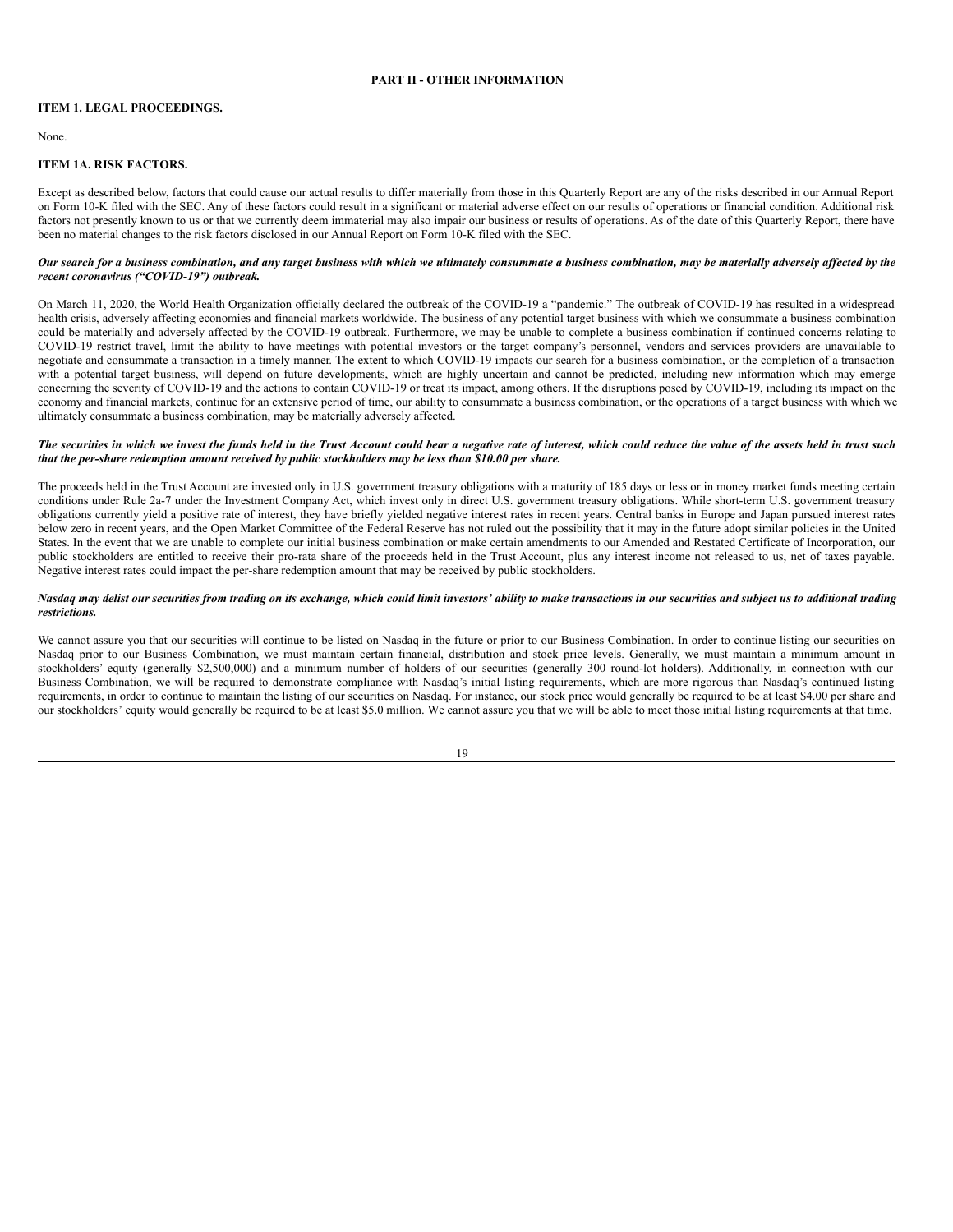If Nasdaq delists our securities from trading on its exchange and we are not able to list our securities on another national securities exchange, we expect our securities could be quoted on an over-the-counter market. If this were to occur, we could face significant material adverse consequences, including:

- a limited availability of market quotations for our securities;
- reduced liquidity for our securities;
- a determination that our common stock is a "penny stock" which will require brokers trading in our common stock to adhere to more stringent rules and possibly result in a reduced level of trading activity in the secondary trading market for our securities;
- a limited amount of news and analyst coverage; and
- a decreased ability to issue additional securities or obtain additional financing in the future.

The National Securities Markets Improvement Act of 1996, which is a federal statute, prevents or preempts the states from regulating the sale of certain securities, which are referred to as "covered securities." Our Units, Common Stock and Warrants are listed on Nasdaq and are covered securities. Although the states are preempted from regulating the sale of our securities, the federal statute does allow the states to investigate companies if there is a suspicion of fraud, and, if there is a finding of fraudulent activity, then the states can regulate or bar the sale of covered securities in a particular case. While we are not aware of a state having used these powers to prohibit or restrict the sale of securities issued by blank check companies, other than the State of Idaho, certain state securities regulators view blank check companies unfavorably and might use these powers, or threaten to use these powers, to hinder the sale of securities of blank check companies in their states. Further, if we were no longer listed on Nasdaq, our securities would not be covered securities and we would be subject to regulation in each state in which we offer our securities.

In connection with the Extension Meeting scheduled for November 24, 2020, if our stockholders approve an extension of the Combination Period from December 1, 2020 to June 30, 2021, although the Company will continue to be listed on Nasdaq, the Company may not be able to continue to meet the listing standards of Nasdaq. On December 1, 2017, the SEC declared the Company's IPO registration statement effective and the Company's securities became listed on Nasdaq. Under NASDAQ listing rule IM-5101-2 (the "Listing Rule"), the Company is required to complete a business combination within 36 months of the effectiveness of its IPO registration statement (i.e., by December 1, 2020) in order to remain listed on Nasdaq. There is no assurance that the Company will not receive a delisting letter from Nasdaq. Upon receipt of any such delisting letter, the Company will have the option to appeal Nasdaq's determination. To the extent that the Company receives a delisting letter, the Company intends to appeal the Nasdaq delisting in order to permit the continued listing of the Company on Nasdaq so that the Company can consummate an initial business combination by the Extended Date. If the Company is not successful in its appeal to Nasdaq, the Company will either (1) seek to have its securities quoted on the over-the-counter market, or (2) take steps to wind down the Company. See the Risk Factor "Nasdaq may delist our securities from trading on its exchange, which could limit investors' ability to make transactions in our securities and subject us to additional trading restrictions." in our Annual Report on Form 10-K for the year ended December 31, 2019, which is incorporated by reference herein.

### **ITEM 2. UNREGISTERED SALES OF EQUITY SECURITIES AND USE OF PROCEEDS.**

On December 5, 2017, we consummated our Initial Public Offering of 20,000,000 units, with each unit consisting of one share of our common stock, and one-half (1/2) of one warrant, each whole warrant entitling the holder to purchase one share of common stock at a price of \$11.50. The units in the Initial Public Offering were sold at an offering price of \$10.00 per unit, generating total gross proceeds of \$200,000,000. Morgan Stanley & Co., LLC acted as the book running manager and EarlyBirdCapital, Inc. acted as lead manager of the offering. The securities sold in the offering were registered under the Securities Act on registration statement on Form S-1 (No. 333-221330). The SEC declared the registration statement effective on December 1, 2017.

We paid a total of \$4,000,000 in underwriting discounts and commissions and \$548,735 for other costs and expenses related to the Initial Public Offering. In addition, the underwriters agreed to defer \$7,000,000 in underwriting discounts and commissions, and up to this amount will be payable upon consummation of the Business Combination. After deducting the underwriting discounts and commissions (excluding the deferred portion of \$7,000,000 in underwriting discounts and commissions, which will be released from the Trust Account upon consummation of the Business Combination, if consummated) and the estimated offering expenses, the total net proceeds from our Initial Public Offering and the private placement was \$202,276,265, of which \$200,000,000 (or \$10.00 per unit sold in the Initial Public Offering) was placed in the Trust Account.

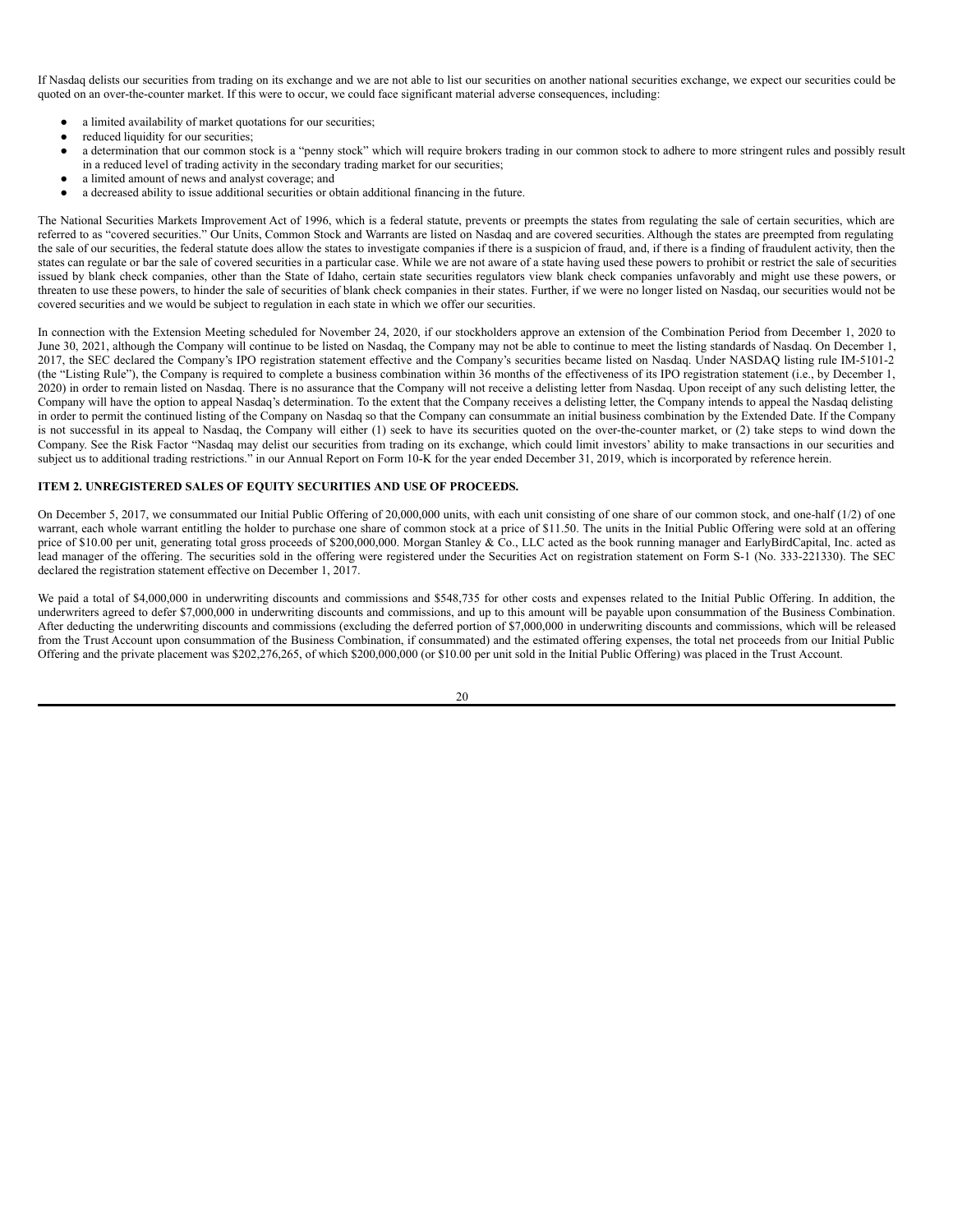There has been no material change in the planned use of proceeds from our Initial Public Offering as described in our final prospectus dated December 1, 2017 which was filed with the SEC.

# **ITEM 3. DEFAULTS UPON SENIOR SECURITIES.**

None.

### **ITEM 4. MINE SAFETY DISCLOSURES.**

Not applicable.

### **ITEM 5. OTHER INFORMATION.**

On October 26, 2020, the Company entered into a second amendment to its expense advancement agreement with the Funding Parties dated December 1, 2017, as amended, to increase the total amount of advances available to the Company under the agreement by \$75,000 such that an aggregate of \$200,000 was available for drawdown following the amendment. The Company issued unsecured promissory notes in October 2020 pursuant to the agreement, as amended, which cover an initial aggregate drawdown amount of \$75,000 and a maximum aggregate amount of \$200,000. Amounts up to the aggregate maximum amount may and are expected to be drawn down from time to time by the Company to fund its working capital requirements.

### **ITEM 6. EXHIBITS.**

The following exhibits are filed as part of, or incorporated by reference into, this Quarterly Report on Form 10-Q.

| No.      | <b>Description of Exhibit</b>                                                                                                                               |
|----------|-------------------------------------------------------------------------------------------------------------------------------------------------------------|
| $10.1*$  | Amendment dated August 7, 2020 to the Administrative Services Agreement between the Company and Hydra Management, LLC                                       |
| $31.1*$  | Certification of Principal Executive Officer Pursuant to Securities Exchange Act Rules 13a-14(a) and 15(d)-14(a), as adopted Pursuant to Section 302 of the |
|          | Sarbanes-Oxley Act of 2002                                                                                                                                  |
| $31.2*$  | Certification of Principal Financial Officer Pursuant to Securities Exchange Act Rules 13a-14(a) and 15(d)-14(a), as adopted Pursuant to Section 302 of the |
|          | Sarbanes-Oxley Act of 2002                                                                                                                                  |
| $32.1**$ | Certification of Principal Executive Officer Pursuant to 18 U.S.C. Section 1350, as adopted Pursuant to Section 906 of the Sarbanes-Oxley Act of 2002       |
| $32.2**$ | Certification of Principal Financial Officer Pursuant to 18 U.S.C. Section 1350, as adopted Pursuant to Section 906 of the Sarbanes-Oxley Act of 2002       |
|          |                                                                                                                                                             |
| 101.INS  | XBRL Instance Document - The instance document does not appear in the Interactive Data File because its XBRL tags are embedded within the Inline XBRL       |
|          | document.                                                                                                                                                   |
| 101.SCH  | Inline XBRL Taxonomy Extension Schema Document.                                                                                                             |
| 101.CAL  | Inline XBRL Taxonomy Extension Calculation Linkbase Document.                                                                                               |
| 101.DEF  | Inline XBRL Taxonomy Extension Definition Linkbase Document.                                                                                                |
| 101.LAB  | Inline XBRL Taxonomy Extension Label Linkbase Document.                                                                                                     |
| 101.PRE  | Inline XBRL Taxonomy Extension Presentation Linkbase Document.                                                                                              |
| 104      | Cover Page Interactive Data File (formatted as Inline XBRL and contained in Exhibit 101).                                                                   |
|          |                                                                                                                                                             |

Filed herewith.

\*\* Furnished.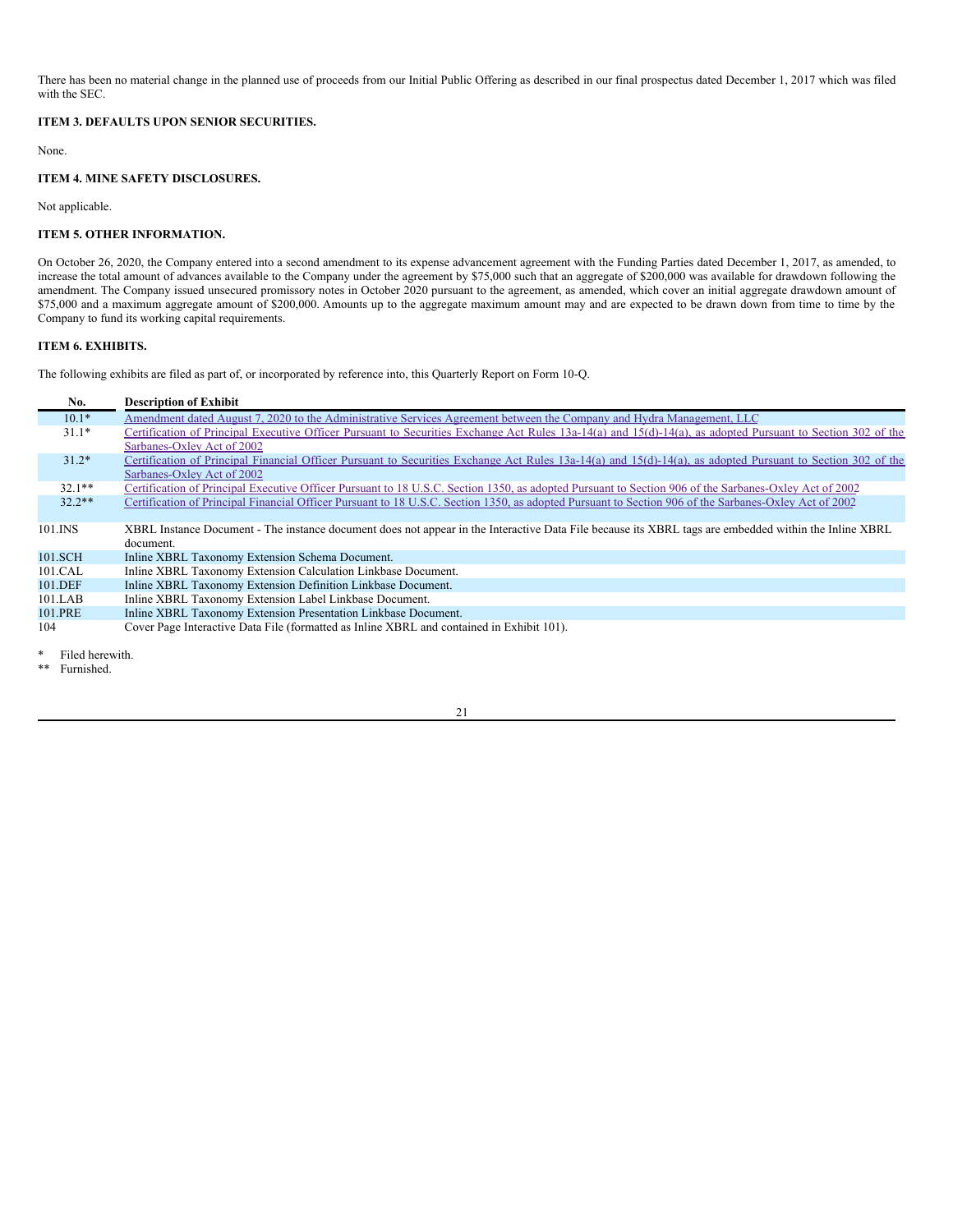# **SIGNATURES**

Pursuant to the requirements of Securities Exchange Act of 1934, the registrant has duly caused this report to be signed on its behalf by the undersigned, thereunto duly authorized.

Date: November 9, 2020 /s/ Daniel B. Silvers

Date: November 9, 2020 /s/ George Peng

# **LEISURE ACQUISITION CORP.**

Name: Daniel B. Silvers

Title: Chief Executive Officer (Principal Executive Officer)

Name: George Peng Title: Chief Financial Officer, Treasurer and Secretary (Principal Financial and Accounting Officer)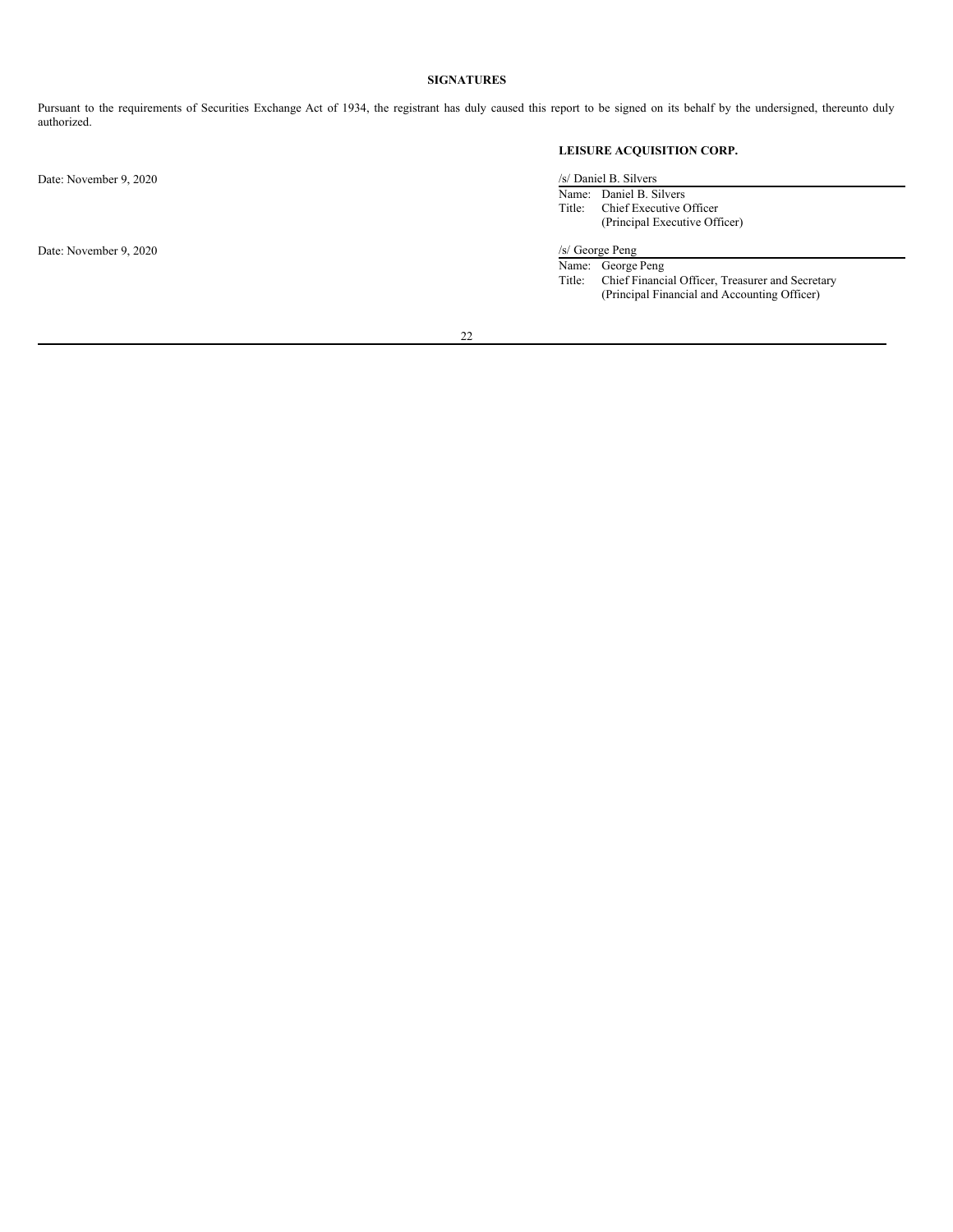### **AMENDMENT TO ADMINISTRATIVE SERVICES AGREEMENT**

Leisure Acquisition Corp. 250 West 57th Street, Suite 415 New York, New York 10107

August 7, 2020

<span id="page-24-0"></span>Hydra Management, LLC 250 West 57th Street, Suite 415 New York, New York 10107

Re: Administrative Services Agreement

Gentlemen:

This Amendment ("**Amendment**"), dated as of the date hereof and effective as of June 30, 2020, by and between Leisure Acquisition Corp. (the "**Company**") and Hydra Management, LLC ("**Hydra Management**") confirms the following changes to the Administrative Service Agreement ("**Agreement**") dated December 1, 2017:

1 . Termination of Monthly Fee. The monthly sum that became payable under the Agreement commencing on the Listing Date (as defined in the Agreement) terminates effective June 30, 2020.

2. Debt Forgiveness. The accrued but unpaid sum outstanding under the Agreement in the amount of \$71,000 is hereby forgiven in full by Hydra Management effective as of June 30, 2020.

3. Agreement Affirmed. Except as expressly modified and superseded by this Amendment, all terms and provisions of the Agreement shall remain unchanged and in full force and effect without modification, and nothing herein shall operate as a waiver of any party's rights, powers or privileges under the Agreement. Capitalized terms used herein shall have the meanings given such terms in the Agreement, as amended by this Amendment.

[Remainder of page intentionally left blank.]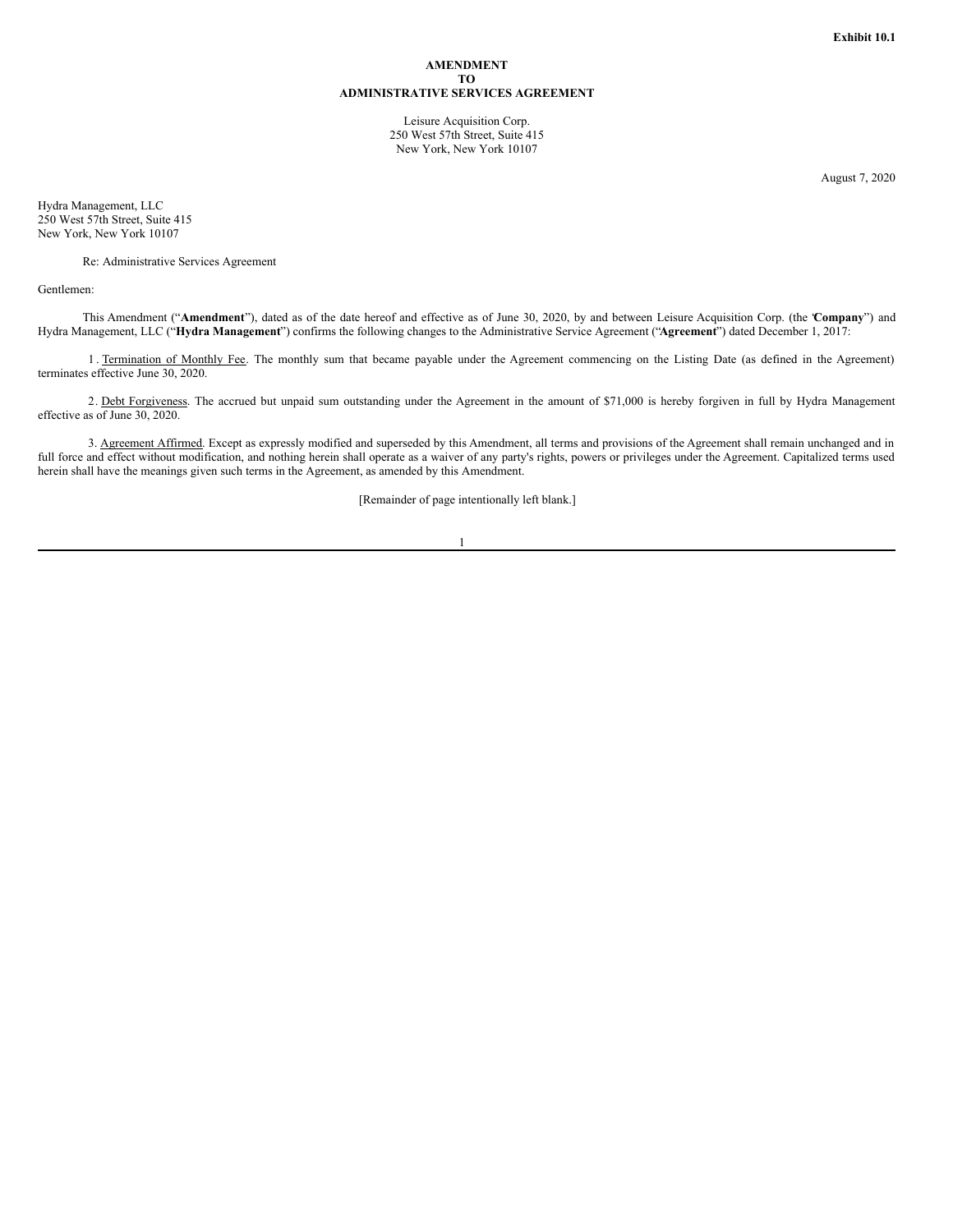IN WITNESS WHEREOF, the parties have caused this Amendment to be executed as of the date first above written.

Very truly yours,

# **LEISURE ACQUISITION CORP.**

By:

Name: Daniel B. Silvers Title: Chief Executive Officer

# AGREED TO AND ACCEPTED BY:

# **HYDRA MANAGEMENT, LLC**

By:

Name: A. Lorne Weil Title: Principal

[**Signature Page to Administrative Services Agreement**]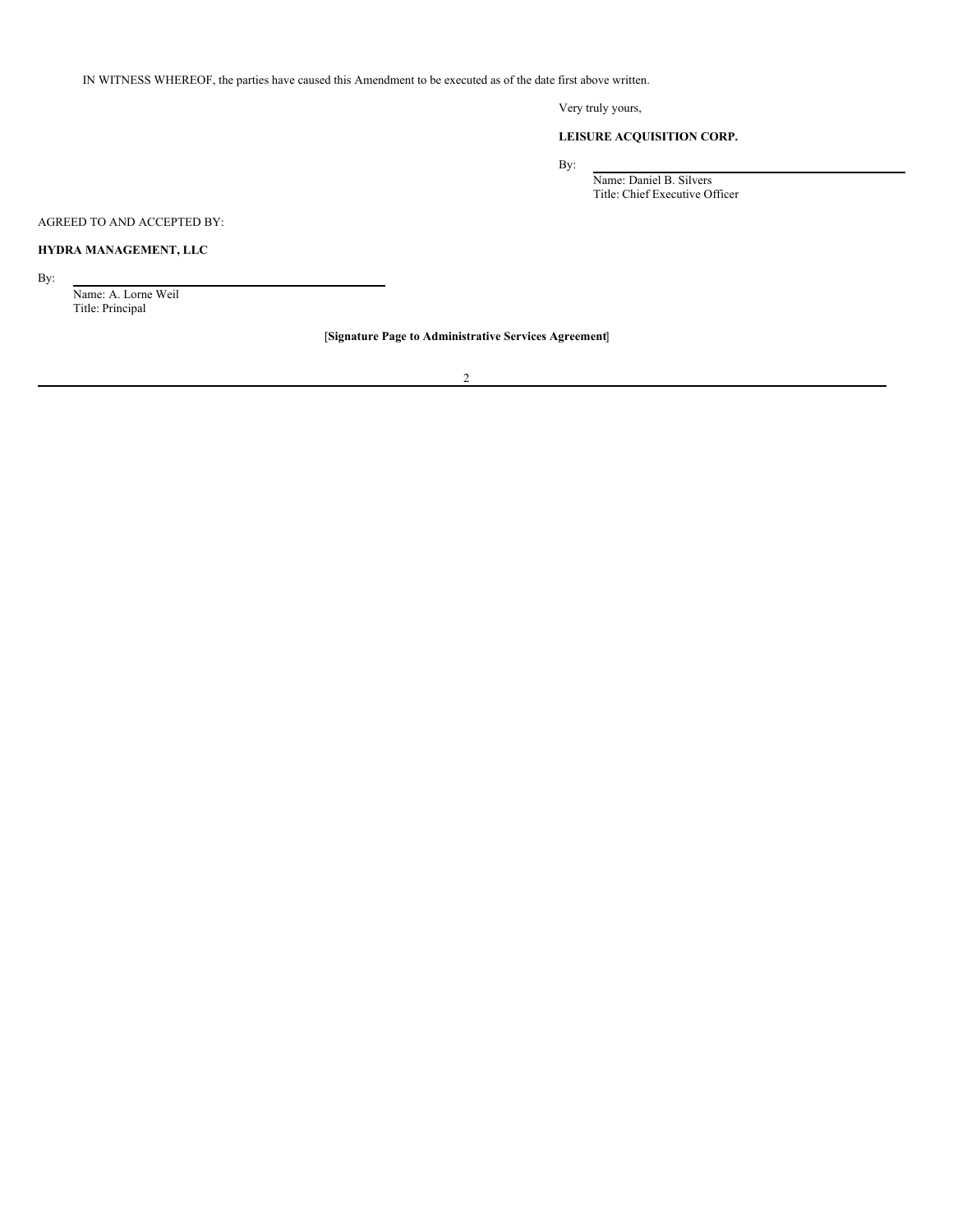<span id="page-26-0"></span>I, Daniel B. Silvers, certify that:

- 1. I have reviewed this Quarterly Report on Form 10-Q of Leisure Acquisition Corp.;
- 2. Based on my knowledge, this report does not contain any untrue statement of a material fact or omit to state a material fact necessary to make the statements made, in light of the circumstances under which such statements were made, not misleading with respect to the period covered by this report;
- 3. Based on my knowledge, the financial statements, and other financial information included in this report, fairly present in all material respects the financial condition, results of operations and cash flows of the registrant as of, and for, the periods presented in this report;
- 4. The registrant's other certifying officer and I are responsible for establishing and maintaining disclosure controls and procedures (as defined in Exchange Act Rules 13a-15(e) and 15d-15(e)) and internal control over financial reporting (as defined in Exchange Act Rules 13a-15(f) and 15d-15(f)) for the registrant and have:
	- a) Designed such disclosure controls and procedures, or caused such disclosure controls and procedures to be designed under our supervision, to ensure that material information relating to the registrant, including its consolidated subsidiaries, is made known to us by others within those entities, particularly during the period in which this report is being prepared;
	- b) Designed such internal control over financial reporting, or caused such internal control over financial reporting to be designed under our supervision, to provide reasonable assurance regarding the reliability of financial reporting and the preparation of financial statements for external purposes in accordance with generally accepted accounting principles;
	- c) Evaluated the effectiveness of the registrant's disclosure controls and procedures and presented in this report our conclusions about the effectiveness of the disclosure controls and procedures, as of the end of the period covered by this report based on such evaluation; and
	- d) Disclosed in this report any change in the registrant's internal control over financial reporting that occurred during the registrant's most recent fiscal quarter (the registrant's fourth fiscal quarter in the case of an annual report) that has materially affected, or is reasonably likely to materially affect, the registrant's internal control over financial reporting; and
- 5. The registrant's other certifying officer and I have disclosed, based on our most recent evaluation of internal control over financial reporting, to the registrant's auditors and the audit committee of the registrant's board of directors (or persons performing the equivalent functions):
	- (a) All significant deficiencies and material weaknesses in the design or operation of internal control over financial reporting which are reasonably likely to adversely affect the registrant's ability to record, process, summarize and report financial information; and
	- (b) Any fraud, whether or not material, that involves management or other employees who have a significant role in the registrant's internal control over financial reporting.

Date: November 9, 2020 By: /s/ Daniel B. Silvers

Daniel B. Silvers Chief Executive Officer (Principal Executive Officer)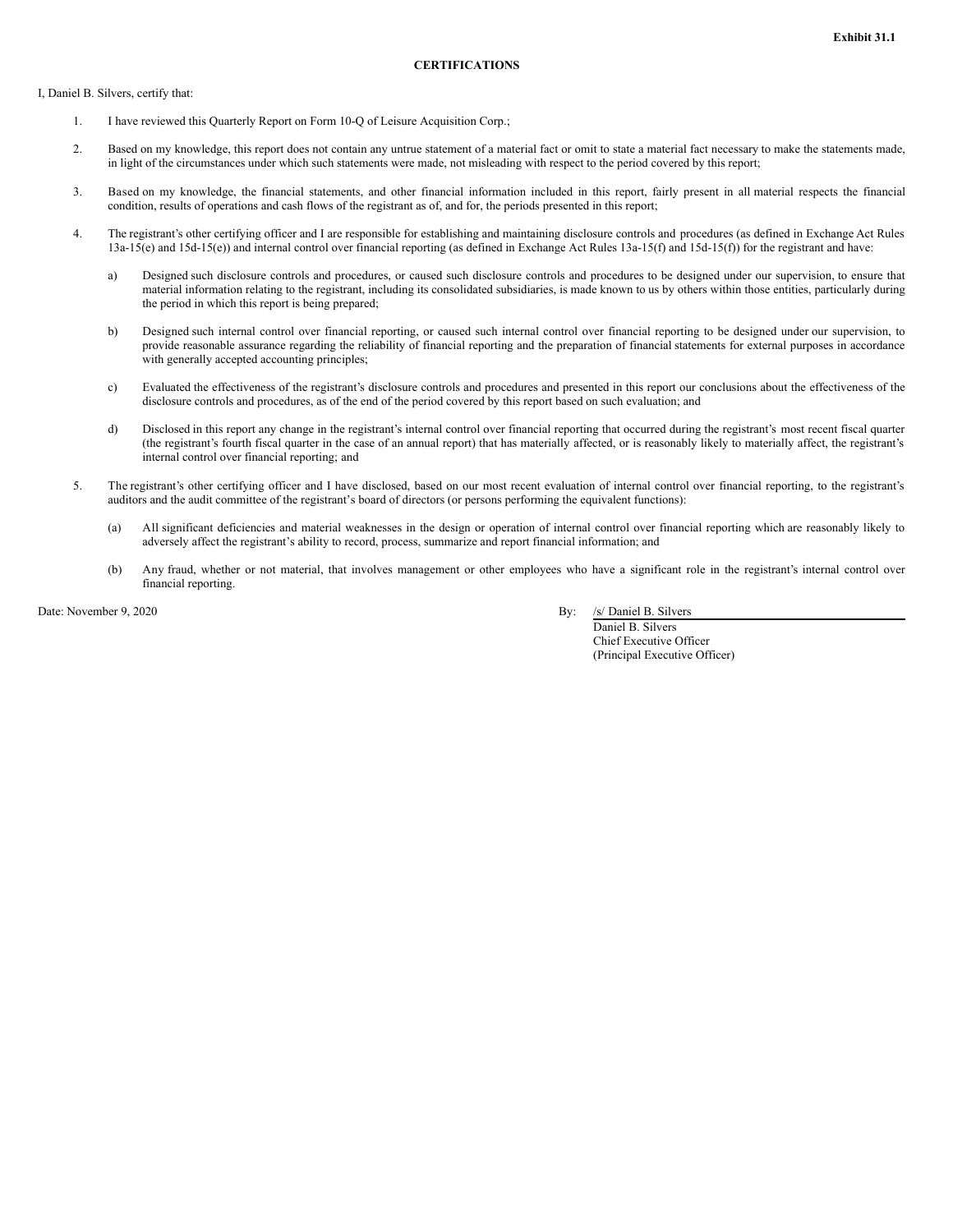<span id="page-27-0"></span>I, George Peng, certify that:

- 1. I have reviewed this Quarterly Report on Form 10-Q of Leisure Acquisition Corp.;
- 2. Based on my knowledge, this report does not contain any untrue statement of a material fact or omit to state a material fact necessary to make the statements made, in light of the circumstances under which such statements were made, not misleading with respect to the period covered by this report;
- 3. Based on my knowledge, the financial statements, and other financial information included in this report, fairly present in all material respects the financial condition, results of operations and cash flows of the registrant as of, and for, the periods presented in this report;
- 4. The registrant's other certifying officer and I are responsible for establishing and maintaining disclosure controls and procedures (as defined in Exchange Act Rules 13a-15(e) and 15d-15(e)) and internal control over financial reporting (as defined in Exchange Act Rules 13a-15(f) and 15d-15(f)) for the registrant and have:
	- a) Designed such disclosure controls and procedures, or caused such disclosure controls and procedures to be designed under our supervision, to ensure that material information relating to the registrant, including its consolidated subsidiaries, is made known to us by others within those entities, particularly during the period in which this report is being prepared;
	- b) Designed such internal control over financial reporting, or caused such internal control over financial reporting to be designed under our supervision, to provide reasonable assurance regarding the reliability of financial reporting and the preparation of financial statements for external purposes in accordance with generally accepted accounting principles;
	- c) Evaluated the effectiveness of the registrant's disclosure controls and procedures and presented in this report our conclusions about the effectiveness of the disclosure controls and procedures, as of the end of the period covered by this report based on such evaluation; and
	- d) Disclosed in this report any change in the registrant's internal control over financial reporting that occurred during the registrant's most recent fiscal quarter (the registrant's fourth fiscal quarter in the case of an annual report) that has materially affected, or is reasonably likely to materially affect, the registrant's internal control over financial reporting; and
- 5. The registrant's other certifying officer and I have disclosed, based on our most recent evaluation of internal control over financial reporting, to the registrant's auditors and the audit committee of the registrant's board of directors (or persons performing the equivalent functions):
	- (a) All significant deficiencies and material weaknesses in the design or operation of internal control over financial reporting which are reasonably likely to adversely affect the registrant's ability to record, process, summarize and report financial information; and
	- (b) Any fraud, whether or not material, that involves management or other employees who have a significant role in the registrant's internal control over financial reporting.

Date: November 9, 2020 By: /s/ George Peng

George Peng Chief Financial Officer (Principal Financial and Accounting Officer)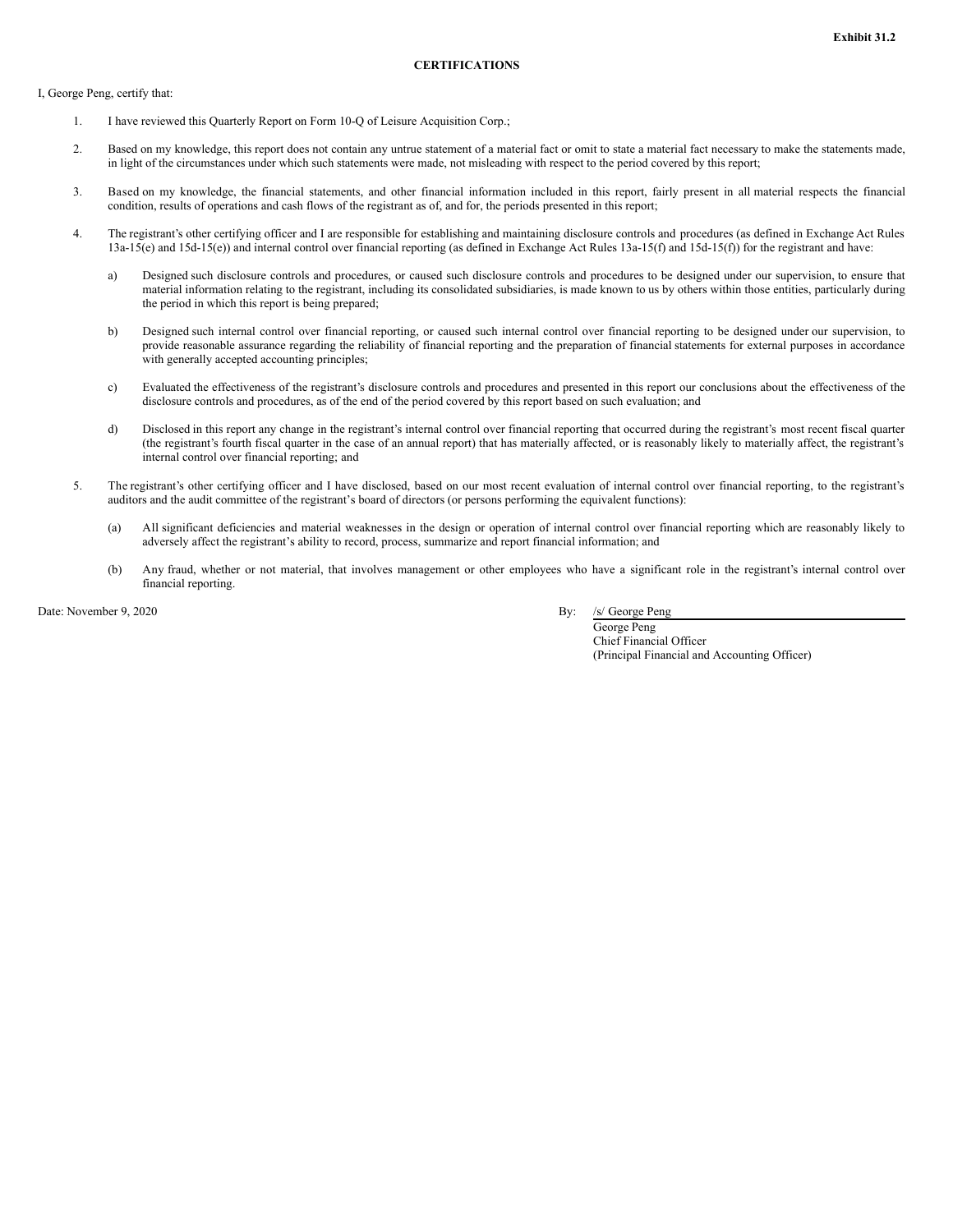### **CERTIFICATION PURSUANT TO 18 U.S.C. SECTION 1350, AS ADDED BY SECTION 906 OF THE SARBANES-OXLEY ACT OF 2002**

<span id="page-28-0"></span>In connection with the Quarterly Report of Leisure Acquisition Corp. (the "Company") on Form 10-Q for the quarterly period ended September 30, 2020, as filed with the Securities and Exchange Commission (the "Report"), I, Daniel B. Silvers, Chief Executive Officer of the Company, certify, pursuant to 18 U.S.C. §1350, as added by §906 of the Sarbanes-Oxley Act of 2002, that:

- 1. The Report fully complies with the requirements of Section 13(a) or 15(d) of the Securities Exchange Act of 1934; and
- 2. To my knowledge, the information contained in the Report fairly presents, in all material respects, the financial condition and results of operations of the Company as of and for the period covered by the Report.

Date: November 9, 2020 By: /s/ Daniel B. Silvers

Daniel B. Silvers Chief Executive Officer (Principal Executive Officer)